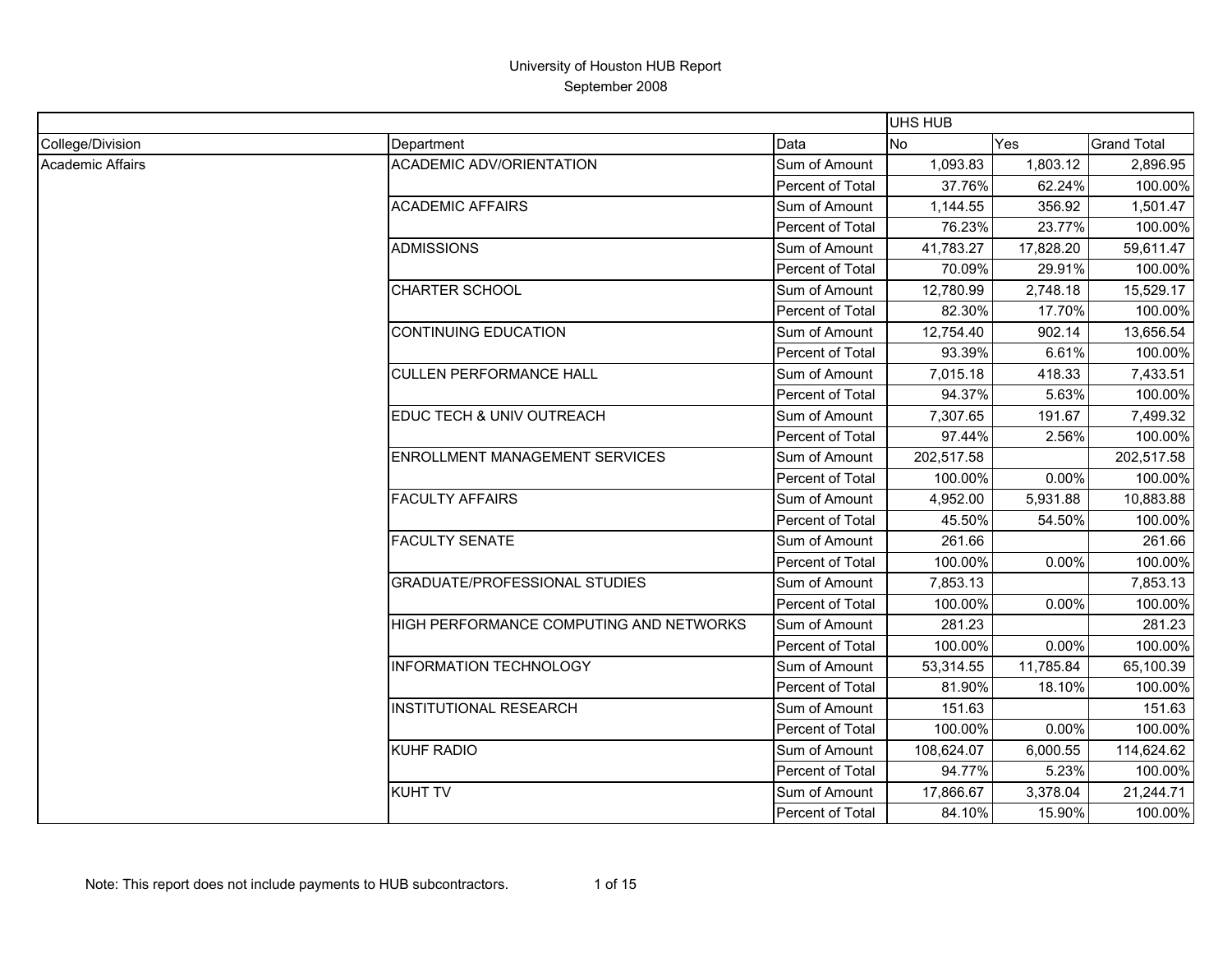|                                   |                                       |                  | <b>UHS HUB</b> |            |                    |
|-----------------------------------|---------------------------------------|------------------|----------------|------------|--------------------|
| College/Division                  | Department                            | Data             | <b>No</b>      | Yes        | <b>Grand Total</b> |
| <b>Academic Affairs</b>           | <b>MANAGEMENT INFORMATION SYSTEMS</b> | Sum of Amount    | 203,051.81     | 166,937.45 | 369,989.26         |
|                                   |                                       | Percent of Total | 54.88%         | 45.12%     | 100.00%            |
|                                   | REGISTRATION AND ACADEMIC RECO        | Sum of Amount    | 16,520.76      | 2,960.36   | 19,481.12          |
|                                   |                                       | Percent of Total | 84.80%         | 15.20%     | 100.00%            |
|                                   | <b>SCHOLARS COMMUNITY</b>             | Sum of Amount    | 5,169.96       | 109.41     | 5,279.37           |
|                                   |                                       | Percent of Total | 97.93%         | 2.07%      | 100.00%            |
|                                   | <b>SCHOLARSHIPS AND FINANCIAL AID</b> | Sum of Amount    | 85,606.49      | 5,459.36   | 91,065.85          |
|                                   |                                       | Percent of Total | 94.01%         | 5.99%      | 100.00%            |
|                                   | TECHNOLOGY SUPPORT SERVICES           | Sum of Amount    | 94,100.47      | 21,418.23  | 115,518.70         |
|                                   |                                       | Percent of Total | 81.46%         | 18.54%     | 100.00%            |
|                                   | UH WELCOME CENTER                     | Sum of Amount    | 68,343.92      | 3,633.62   | 71,977.54          |
|                                   |                                       | Percent of Total | 94.95%         | 5.05%      | 100.00%            |
|                                   | UNDERGRADUATE STUDIES                 | Sum of Amount    | 562.11         |            | 562.11             |
|                                   |                                       | Percent of Total | 100.00%        | 0.00%      | 100.00%            |
| Academic Affairs Sum of Amount    |                                       |                  | 953,057.91     | 251,863.30 | 1,204,921.21       |
| Academic Affairs Percent of Total |                                       |                  | 79.10%         | 20.90%     | 100.00%            |
| Administration and Finance        | <b>ADMINISTRATION &amp; FINANCE</b>   | Sum of Amount    | 830.10         | 505.90     | 1,336.00           |
|                                   |                                       | Percent of Total | 62.13%         | 37.87%     | 100.00%            |
|                                   | <b>AUXILIARY SERVICES</b>             | Sum of Amount    | 3,168.89       |            | 3,168.89           |
|                                   |                                       | Percent of Total | 100.00%        | 0.00%      | 100.00%            |
|                                   | AVCIAVP-ADMINISTRATION                | Sum of Amount    | 2,391.38       | 2,425.71   | 4,817.09           |
|                                   |                                       | Percent of Total | 49.64%         | 50.36%     | 100.00%            |
|                                   | <b>BUSINESS SERVICES</b>              | Sum of Amount    | 79,084.11      |            | 79,084.11          |
|                                   |                                       | Percent of Total | 100.00%        | 0.00%      | 100.00%            |
|                                   | ENVIRONMENTAL HEALTH RISK MGMT        | Sum of Amount    | 8,665.82       | 2,578.11   | 11,243.93          |
|                                   |                                       | Percent of Total | 77.07%         | 22.93%     | 100.00%            |
|                                   | <b>FACILITIES &amp; PLANNING</b>      | Sum of Amount    | 9,305,144.40   | 405,866.78 | 9,711,011.18       |
|                                   |                                       | Percent of Total | 95.82%         | 4.18%      | 100.00%            |
|                                   | <b>FINANCE</b>                        | Sum of Amount    | 3,299.13       | 3,541.14   | 6,840.27           |
|                                   |                                       | Percent of Total | 48.23%         | 51.77%     | 100.00%            |
|                                   | <b>FINANCE &amp; OPERATIONS</b>       | Sum of Amount    | 1,110.91       |            | 1,110.91           |
|                                   |                                       | Percent of Total | 100.00%        | 0.00%      | 100.00%            |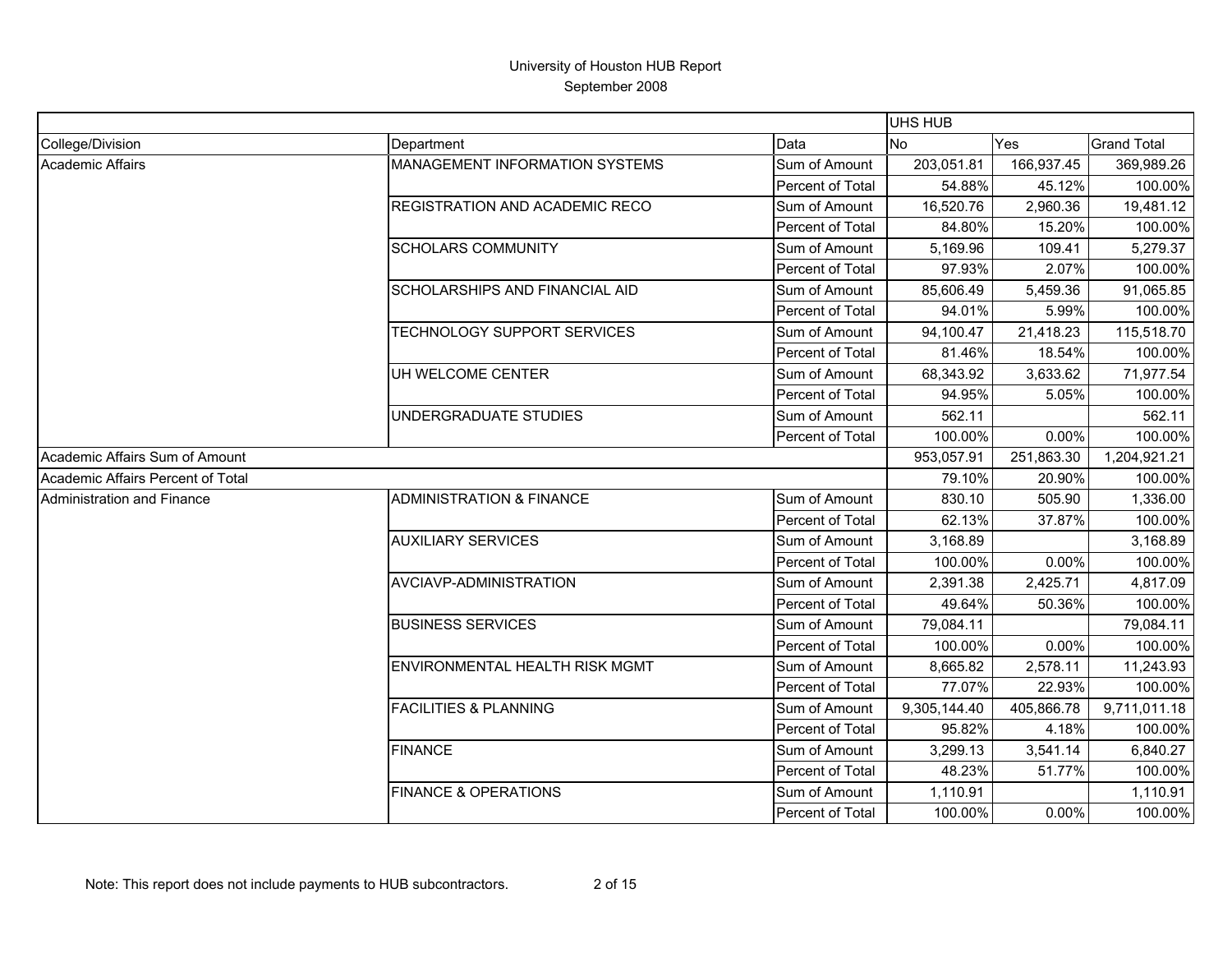|                            |                            |                  | <b>UHS HUB</b> |            |                    |
|----------------------------|----------------------------|------------------|----------------|------------|--------------------|
| College/Division           | Department                 | Data             | No             | <b>Yes</b> | <b>Grand Total</b> |
| Administration and Finance | <b>FINANCIAL REPORTING</b> | Sum of Amount    | 132.72         | 167.30     | 300.02             |
|                            |                            | Percent of Total | 44.24%         | 55.76%     | 100.00%            |
|                            | <b>HUMAN RESOURCES</b>     | Sum of Amount    | 16,558.24      | 884.78     | 17,443.02          |
|                            |                            | Percent of Total | 94.93%         | 5.07%      | 100.00%            |
|                            | ONE CARD PROGRAM           | Sum of Amount    | 14,683.88      | 681.51     | 15,365.39          |
|                            |                            | Percent of Total | 95.56%         | 4.44%      | 100.00%            |
|                            | PARKING & TRANSPORTATION   | Sum of Amount    | 150,834.76     | 4,613.86   | 155,448.62         |
|                            |                            | Percent of Total | 97.03%         | 2.97%      | 100.00%            |
|                            | PHY PLANT-ADMINISTRATION   | Sum of Amount    | 113,356.63     | 9,874.90   | 123,231.53         |
|                            |                            | Percent of Total | 91.99%         | 8.01%      | 100.00%            |
|                            | PHY PLANT-AUTOMOTIVE       | Sum of Amount    | 10,784.82      | 6,737.00   | 17,521.82          |
|                            |                            | Percent of Total | 61.55%         | 38.45%     | 100.00%            |
|                            | PHY PLANT-BLDG MAINT       | Sum of Amount    | 29,496.33      | 4,758.40   | 34,254.73          |
|                            |                            | Percent of Total | 86.11%         | 13.89%     | 100.00%            |
|                            | PHY PLANT-CUSTODIAL SVCS   | Sum of Amount    | 2,441.14       |            | 2,441.14           |
|                            |                            | Percent of Total | 100.00%        | 0.00%      | 100.00%            |
|                            | PHY PLANT-GROUNDS MAINT    | Sum of Amount    | 24,177.98      |            | 24,177.98          |
|                            |                            | Percent of Total | 100.00%        | 0.00%      | 100.00%            |
|                            | PHY PLANT-SOLID WASTE      | Sum of Amount    | 2,488.26       |            | 2,488.26           |
|                            |                            | Percent of Total | 100.00%        | 0.00%      | 100.00%            |
|                            | PHY PLANT-UTILITIES        | Sum of Amount    | 16,715.75      | 7,067.30   | 23,783.05          |
|                            |                            | Percent of Total | 70.28%         | 29.72%     | 100.00%            |
|                            | <b>POLICE</b>              | Sum of Amount    | 27,519.26      | 7,556.32   | 35,075.58          |
|                            |                            | Percent of Total | 78.46%         | 21.54%     | 100.00%            |
|                            | POSTAL SERVICES            | Sum of Amount    | 13,647.11      | (254.48)   | 13,392.63          |
|                            |                            | Percent of Total | 101.90%        | $-1.90%$   | 100.00%            |
|                            | <b>PRINTING</b>            | Sum of Amount    | 15,612.17      | 486.22     | 16,098.39          |
|                            |                            | Percent of Total | 96.98%         | 3.02%      | 100.00%            |
|                            | PURCHASED UTILITIES        | Sum of Amount    | 2,475.00       |            | 2,475.00           |
|                            |                            | Percent of Total | 100.00%        | 0.00%      | 100.00%            |
|                            | STUDENT FINANCIAL SERVICES | Sum of Amount    | 23,301.98      | 90.20      | 23,392.18          |
|                            |                            | Percent of Total | 99.61%         | 0.39%      | 100.00%            |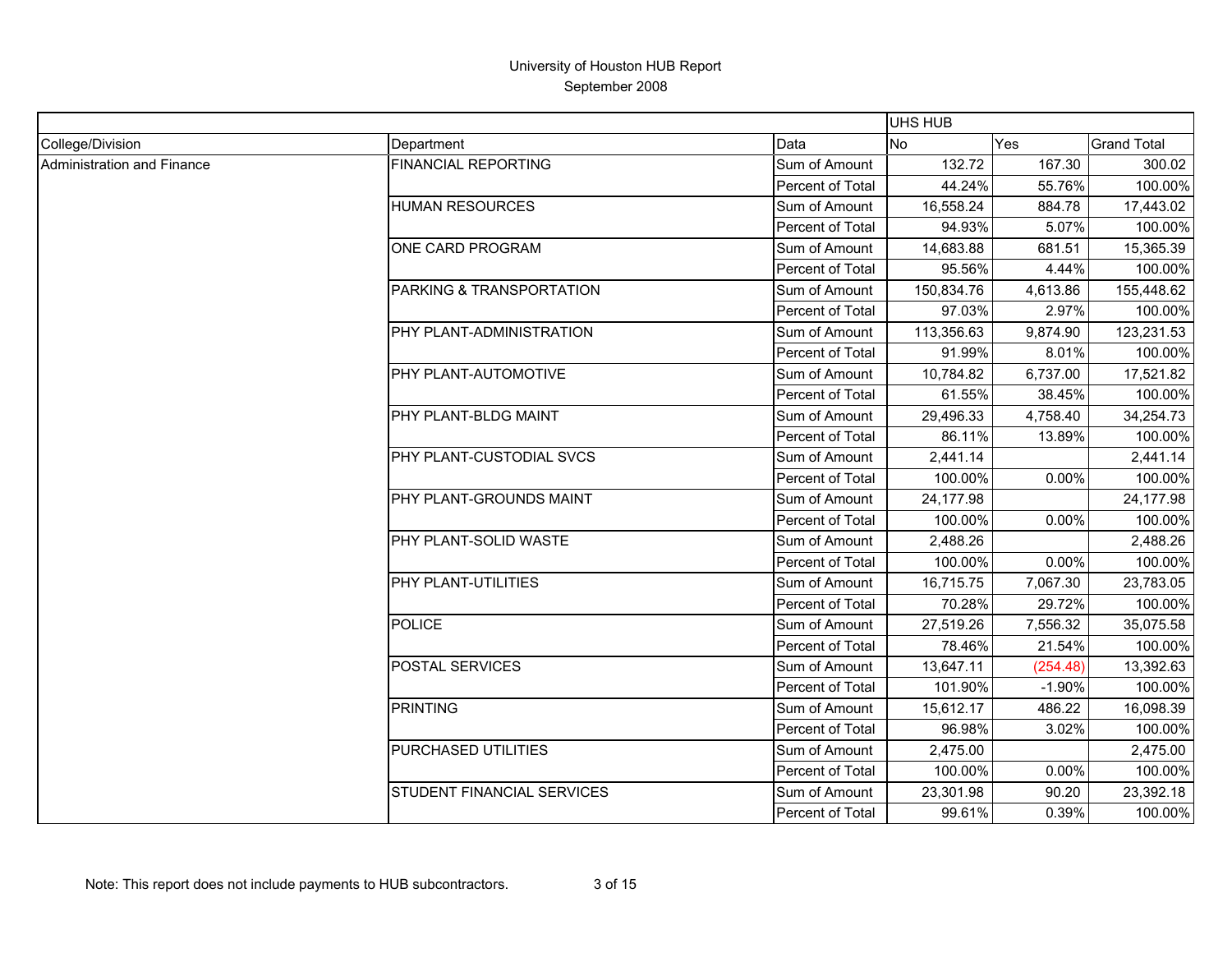|                                             |                                           |                  | <b>UHS HUB</b> |            |                    |
|---------------------------------------------|-------------------------------------------|------------------|----------------|------------|--------------------|
| College/Division                            | Department                                | Data             | <b>No</b>      | Yes        | <b>Grand Total</b> |
| Administration and Finance Sum of Amount    |                                           |                  | 9,867,920.77   | 457,580.95 | 10,325,501.72      |
| Administration and Finance Percent of Total |                                           |                  | 95.57%         | 4.43%      | 100.00%            |
| Architecture                                | <b>DEAN, ARCHITECTURE</b>                 | Sum of Amount    | 34,808.17      | 11,611.06  | 46,419.23          |
|                                             |                                           | Percent of Total | 74.99%         | 25.01%     | 100.00%            |
| Architecture Sum of Amount                  |                                           |                  | 34,808.17      | 11,611.06  | 46,419.23          |
| Architecture Percent of Total               |                                           |                  | 74.99%         | 25.01%     | 100.00%            |
| <b>Athletics</b>                            | <b>INTERCOLLEGIATE ATHLETICS</b>          | Sum of Amount    | 667,822.62     | 39,548.86  | 707,371.48         |
|                                             |                                           | Percent of Total | 94.41%         | 5.59%      | 100.00%            |
| Athletics Sum of Amount                     |                                           |                  | 667,822.62     | 39,548.86  | 707,371.48         |
| <b>Athletics Percent of Total</b>           |                                           |                  | 94.41%         | 5.59%      | 100.00%            |
| <b>Business Administration</b>              | ACCOUNTANCY AND TAXATION                  | Sum of Amount    | 1,166.41       | 7,050.33   | 8,216.74           |
|                                             |                                           | Percent of Total | 14.20%         | 85.80%     | 100.00%            |
|                                             | <b>BAUER CAREER SERVICES CTR</b>          | Sum of Amount    | 6,683.69       | 534.02     | 7,217.71           |
|                                             |                                           | Percent of Total | 92.60%         | 7.40%      | 100.00%            |
|                                             | <b>BAUER COMMUNICATIONS</b>               | Sum of Amount    | 329.73         |            | 329.73             |
|                                             |                                           | Percent of Total | 100.00%        | 0.00%      | 100.00%            |
|                                             | <b>CTR FOR ENTREPRENEURSHIP &amp; INN</b> | Sum of Amount    | 150.24         |            | 150.24             |
|                                             |                                           | Percent of Total | 100.00%        | 0.00%      | 100.00%            |
|                                             | DEAN, BUSINESS ADMINISTRATION             | Sum of Amount    | 33,694.98      | 4,390.06   | 38,085.04          |
|                                             |                                           | Percent of Total | 88.47%         | 11.53%     | 100.00%            |
|                                             | DECISION AND INFORMATION SCIEN            | Sum of Amount    | 3,099.85       | 1,260.13   | 4,359.98           |
|                                             |                                           | Percent of Total | 71.10%         | 28.90%     | 100.00%            |
|                                             | <b>EXECUTIVE DEGREE PROGRAMS</b>          | Sum of Amount    | 18,103.05      | 977.81     | 19,080.86          |
|                                             |                                           | Percent of Total | 94.88%         | 5.12%      | 100.00%            |
|                                             | <b>FINANCE-BUS ADMIN</b>                  | Sum of Amount    | 877.00         | 2,132.05   | 3,009.05           |
|                                             |                                           | Percent of Total | 29.15%         | 70.85%     | 100.00%            |
|                                             | <b>GLOBAL ENERGY MGMT INST</b>            | Sum of Amount    | 1,659.29       |            | 1,659.29           |
|                                             |                                           | Percent of Total | 100.00%        | 0.00%      | 100.00%            |
|                                             | <b>MANAGEMENT</b>                         | Sum of Amount    | 1,819.31       | 736.43     | 2,555.74           |
|                                             |                                           | Percent of Total | 71.19%         | 28.81%     | 100.00%            |
|                                             | <b>MARKETING-BUS ADMIN</b>                | Sum of Amount    | 1,655.06       | 8,739.07   | 10,394.13          |
|                                             |                                           | Percent of Total | 15.92%         | 84.08%     | 100.00%            |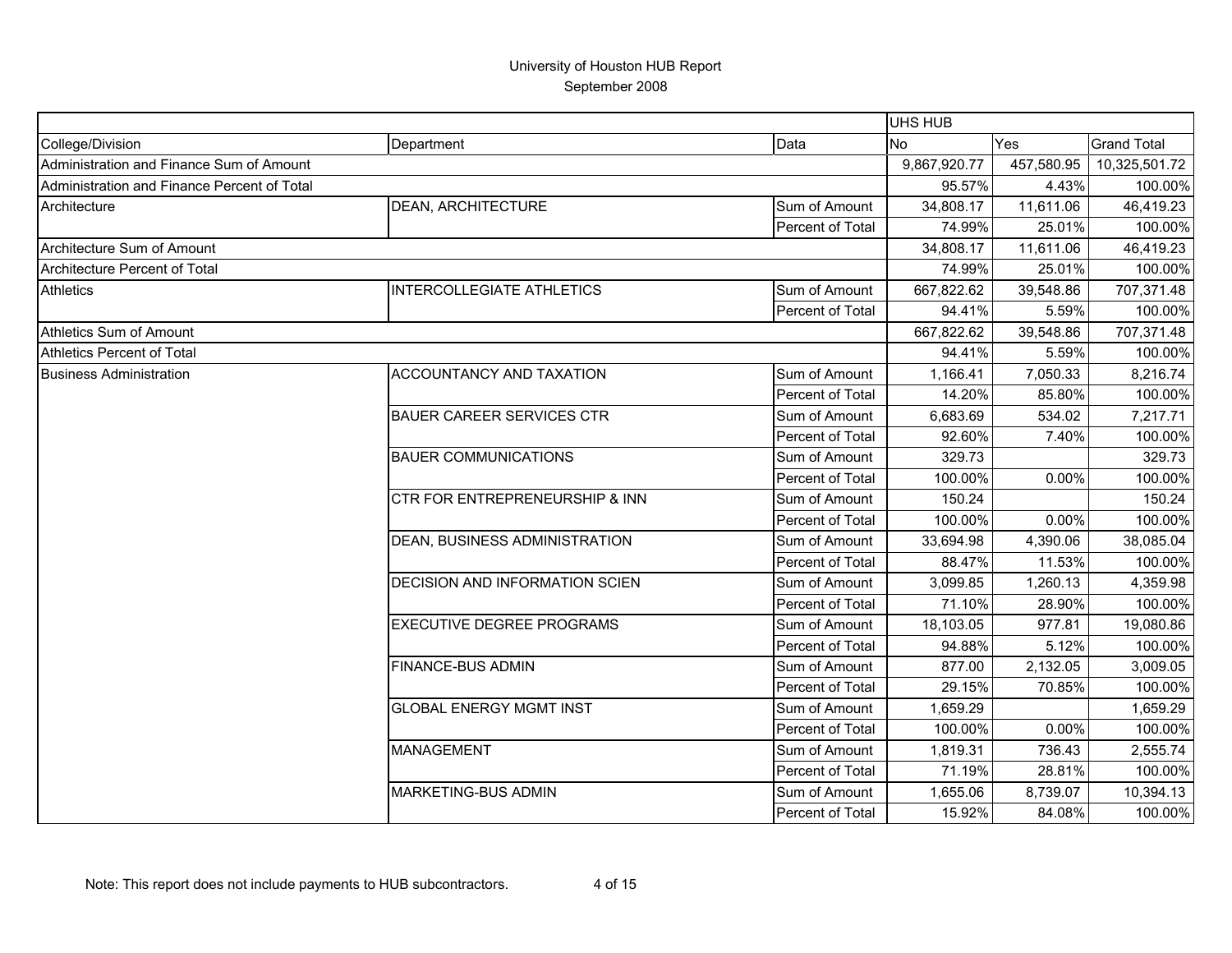|                                          |                                    |                  | <b>UHS HUB</b> |           |                    |
|------------------------------------------|------------------------------------|------------------|----------------|-----------|--------------------|
| College/Division                         | Department                         | Data             | <b>No</b>      | Yes       | <b>Grand Total</b> |
| <b>Business Administration</b>           | <b>MBA STUDENT SERVICES CENTER</b> | Sum of Amount    | 2,147.85       | 230.93    | 2,378.78           |
|                                          |                                    | Percent of Total | 90.29%         | 9.71%     | 100.00%            |
|                                          | RESEARCH AND INSTR COMPUTING S     | Sum of Amount    | 2,416.74       | 2,583.45  | 5,000.19           |
|                                          |                                    | Percent of Total | 48.33%         | 51.67%    | 100.00%            |
|                                          | SALES EXCELLENCE INSTITUTE         | Sum of Amount    | 11,975.39      | 506.70    | 12,482.09          |
|                                          |                                    | Percent of Total | 95.94%         | 4.06%     | 100.00%            |
|                                          | SMALL BUSINESS DEV CENTER          | Sum of Amount    | 77,219.23      | 33,115.97 | 110,335.20         |
|                                          |                                    | Percent of Total | 69.99%         | 30.01%    | 100.00%            |
|                                          | UNDERGRAD BUSINESS PROG            | Sum of Amount    | 9,095.34       | 524.61    | 9,619.95           |
|                                          |                                    | Percent of Total | 94.55%         | 5.45%     | 100.00%            |
| Business Administration Sum of Amount    |                                    |                  | 172,093.16     | 62,781.56 | 234,874.72         |
| Business Administration Percent of Total |                                    |                  | 73.27%         | 26.73%    | 100.00%            |
| Chancellor/President                     | AFFIRMATIVE ACTION                 | Sum of Amount    | 63.96          | 29.88     | 93.84              |
|                                          |                                    | Percent of Total | 68.16%         | 31.84%    | 100.00%            |
|                                          | <b>PRESIDENT</b>                   | Sum of Amount    | 215.21         | 1,087.15  | 1,302.36           |
|                                          |                                    | Percent of Total | 16.52%         | 83.48%    | 100.00%            |
|                                          | <b>STAFF COUNCIL</b>               | Sum of Amount    | 577.16         |           | 577.16             |
|                                          |                                    | Percent of Total | 100.00%        | 0.00%     | 100.00%            |
| Chancellor/President Sum of Amount       |                                    |                  | 856.33         | 1,117.03  | 1,973.36           |
| Chancellor/President Percent of Total    |                                    |                  | 43.39%         | 56.61%    | 100.00%            |
| Education                                | CENTER FOR INFO TECH IN EDUCATION  | Sum of Amount    | 16,427.89      | 27,769.87 | 44,197.76          |
|                                          |                                    | Percent of Total | 37.17%         | 62.83%    | 100.00%            |
|                                          | CONSISTENCY MGMT & COOP DISCIP     | Sum of Amount    | 18,074.62      | 736.61    | 18,811.23          |
|                                          |                                    | Percent of Total | 96.08%         | 3.92%     | 100.00%            |
|                                          | <b>CURRICULUM AND INSTRUCTION</b>  | Sum of Amount    | 19,733.65      | 7,527.56  | 27,261.21          |
|                                          |                                    | Percent of Total | 72.39%         | 27.61%    | 100.00%            |
|                                          | <b>DEAN, EDUCATION</b>             | Sum of Amount    | 16,017.11      | 2,988.87  | 19,005.98          |
|                                          |                                    | Percent of Total | 84.27%         | 15.73%    | 100.00%            |
|                                          | EDU. LEADERSHIP & CULTURAL STU     | Sum of Amount    | 1,478.68       | 115.52    | 1,594.20           |
|                                          |                                    | Percent of Total | 92.75%         | 7.25%     | 100.00%            |
|                                          | EDUCATIONAL PSYCHOLOGY             | Sum of Amount    | 9,050.12       | 3,984.93  | 13,035.05          |
|                                          |                                    | Percent of Total | 69.43%         | 30.57%    | 100.00%            |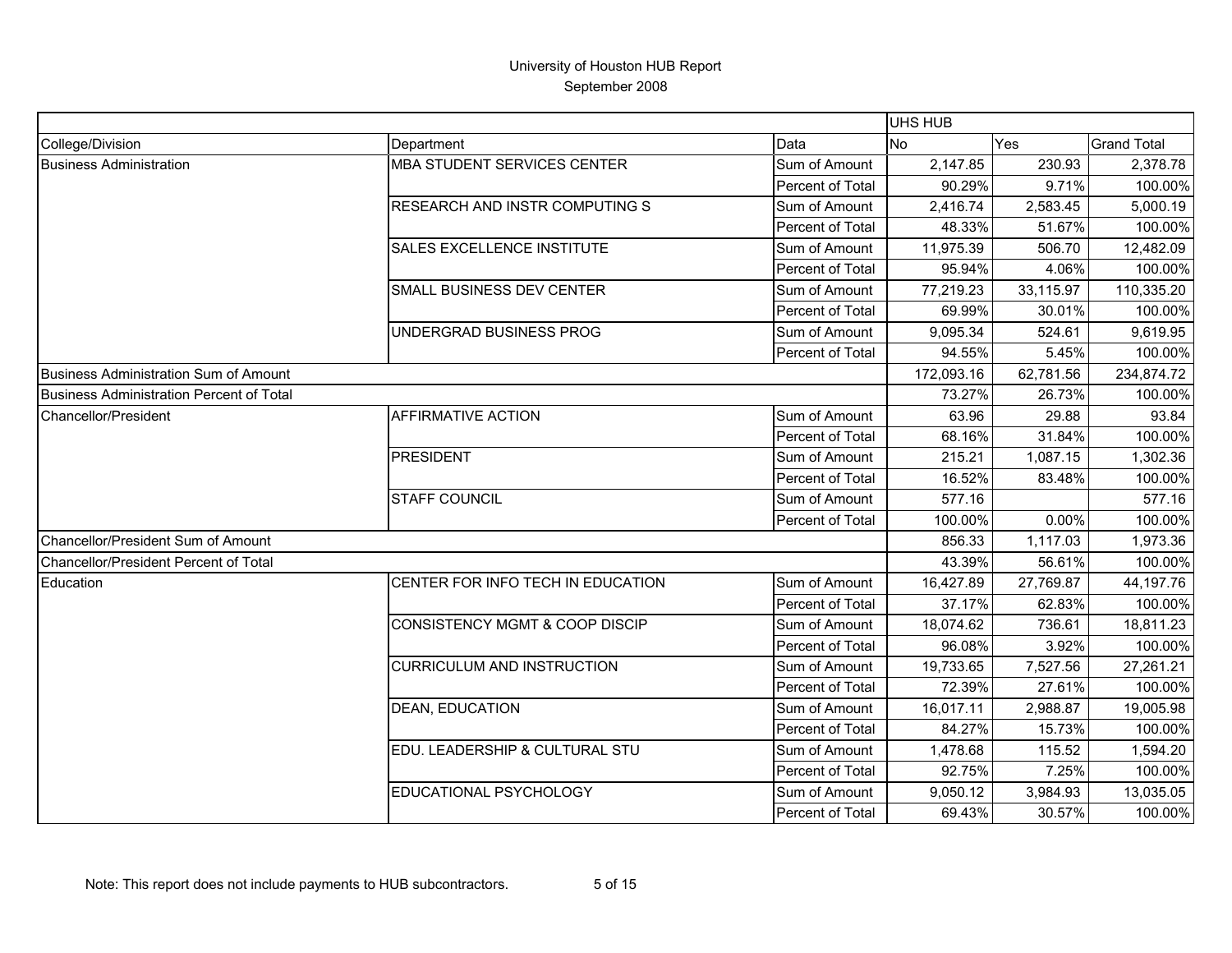|                                        |                                |                  | <b>UHS HUB</b> |            |                    |
|----------------------------------------|--------------------------------|------------------|----------------|------------|--------------------|
| College/Division                       | Department                     | Data             | <b>No</b>      | Yes        | <b>Grand Total</b> |
| Education                              | HEALTH AND HUMAN PERFORMANCE   | Sum of Amount    | 47,392.38      | 250.50     | 47,642.88          |
|                                        |                                | Percent of Total | 99.47%         | 0.53%      | 100.00%            |
|                                        | HUMAN DEVELOPMENT LAB          | Sum of Amount    | 6,671.32       |            | 6,671.32           |
|                                        |                                | Percent of Total | 100.00%        | 0.00%      | 100.00%            |
|                                        | INSTITUTE FOR URBAN EDUCATION  | Sum of Amount    | 145.00         | 116.24     | 261.24             |
|                                        |                                | Percent of Total | 55.50%         | 44.50%     | 100.00%            |
| <b>Education Sum of Amount</b>         |                                |                  | 134,990.77     | 43,490.10  | 178,480.87         |
| <b>Education Percent of Total</b>      |                                |                  | 75.63%         | 24.37%     | 100.00%            |
| Engineering                            | <b>CHEMICAL ENGINEERING</b>    | Sum of Amount    | 38,653.10      | 7,720.99   | 46,374.09          |
|                                        |                                | Percent of Total | 83.35%         | 16.65%     | 100.00%            |
|                                        | <b>CIVIL ENGINEERING</b>       | Sum of Amount    | 62,626.41      | 5,966.53   | 68,592.94          |
|                                        |                                | Percent of Total | 91.30%         | 8.70%      | 100.00%            |
|                                        | <b>COOPERATIVE ENGINEERING</b> | Sum of Amount    |                | 361.09     | 361.09             |
|                                        |                                | Percent of Total | 0.00%          | 100.00%    | 100.00%            |
|                                        | <b>DEAN, ENGINEERING</b>       | Sum of Amount    | 13,948.12      | 91,423.62  | 105,371.74         |
|                                        |                                | Percent of Total | 13.24%         | 86.76%     | 100.00%            |
|                                        | <b>ELECTRICAL ENGINEERING</b>  | Sum of Amount    | 34,444.89      | 0.00       | 34,444.89          |
|                                        |                                | Percent of Total | 100.00%        | 0.00%      | 100.00%            |
|                                        | <b>ENGINEERING SERVICES</b>    | Sum of Amount    | 951.76         | 296.62     | 1,248.38           |
|                                        |                                | Percent of Total | 76.24%         | 23.76%     | 100.00%            |
|                                        | <b>INDUSTRIAL ENGINEERING</b>  | Sum of Amount    | 5,650.58       | 460.57     | 6,111.15           |
|                                        |                                | Percent of Total | 92.46%         | 7.54%      | 100.00%            |
|                                        | MECHANICAL ENGINEERING         | Sum of Amount    | 15,879.10      | 3,326.64   | 19,205.74          |
|                                        |                                | Percent of Total | 82.68%         | 17.32%     | 100.00%            |
|                                        | SW PUBLIC TECHNOLOGY CENTER    | Sum of Amount    | 932.10         |            | 932.10             |
|                                        |                                | Percent of Total | 100.00%        | 0.00%      | 100.00%            |
|                                        | WIND ENERGY CENTER             | Sum of Amount    | 1,836.50       | 328.00     | 2,164.50           |
|                                        |                                | Percent of Total | 84.85%         | 15.15%     | 100.00%            |
| <b>Engineering Sum of Amount</b>       |                                |                  | 174,922.56     | 109,884.06 | 284,806.62         |
| <b>Engineering Percent of Total</b>    |                                |                  | 61.42%         | 38.58%     | 100.00%            |
| <b>Graduate College of Social Work</b> | ADMISSIONS-GCSW                | Sum of Amount    | 1,028.30       | (43.84)    | 984.46             |
|                                        |                                | Percent of Total | 104.45%        | $-4.45%$   | 100.00%            |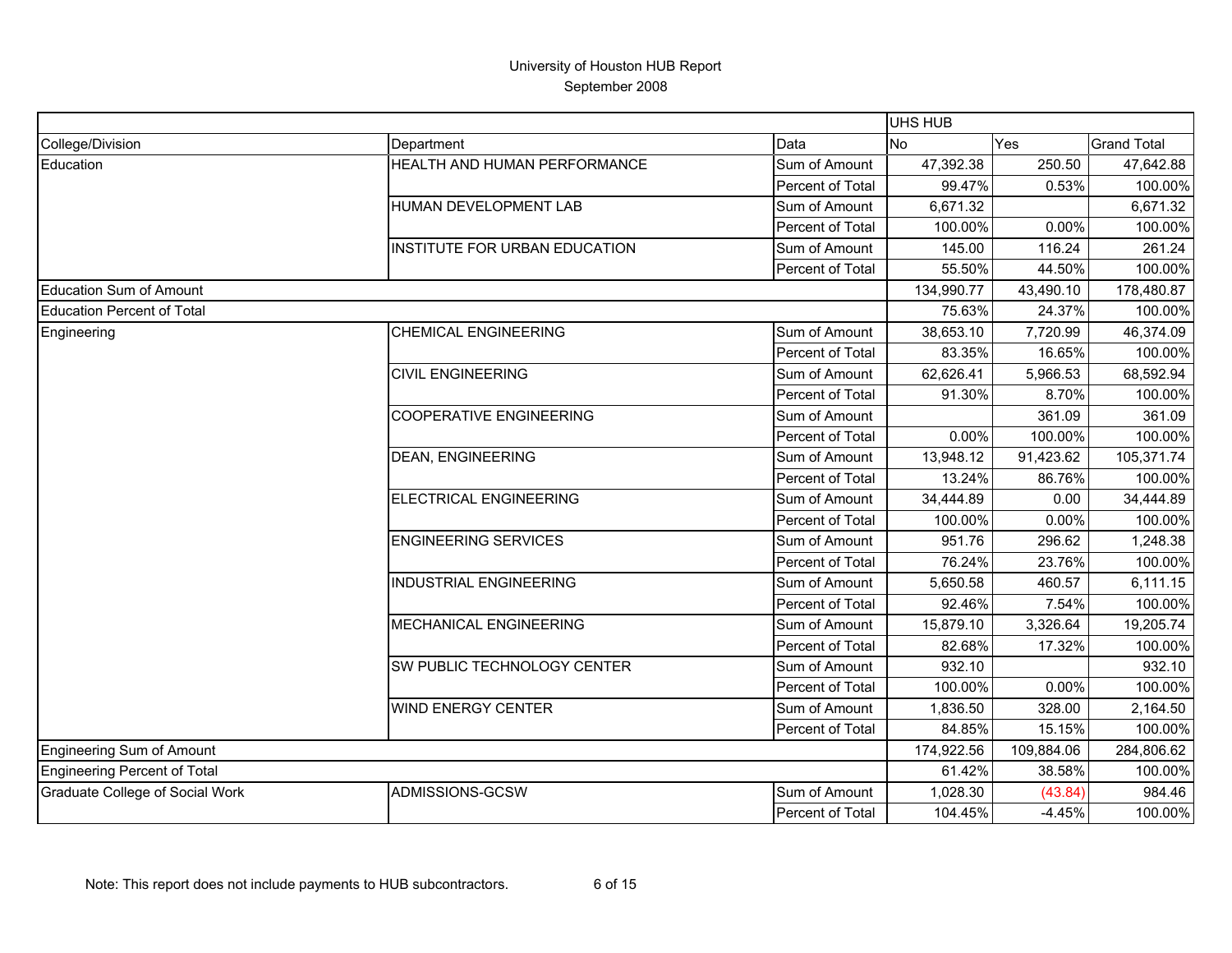|                                                  |                                     |                  | UHS HUB   |           |                    |
|--------------------------------------------------|-------------------------------------|------------------|-----------|-----------|--------------------|
| College/Division                                 | Department                          | Data             | <b>No</b> | Yes       | <b>Grand Total</b> |
| <b>Graduate College of Social Work</b>           | <b>ALUMNI &amp; CAREER SERVICES</b> | Sum of Amount    | 600.51    |           | 600.51             |
|                                                  |                                     | Percent of Total | 100.00%   | 0.00%     | 100.00%            |
|                                                  | <b>DEAN, SOCIAL WORK</b>            | Sum of Amount    | 3,020.28  | 1,250.40  | 4,270.68           |
|                                                  |                                     | Percent of Total | 70.72%    | 29.28%    | 100.00%            |
|                                                  | <b>FIELD OFFICE</b>                 | Sum of Amount    |           | 550.74    | 550.74             |
|                                                  |                                     | Percent of Total | 0.00%     | 100.00%   | 100.00%            |
|                                                  | <b>JODY WILLIAMS CENTER</b>         | Sum of Amount    | 59.02     |           | 59.02              |
|                                                  |                                     | Percent of Total | 100.00%   | 0.00%     | 100.00%            |
|                                                  | <b>OCP</b>                          | Sum of Amount    | 5,217.36  | 472.57    | 5,689.93           |
|                                                  |                                     | Percent of Total | 91.69%    | 8.31%     | 100.00%            |
|                                                  | <b>ODSPR</b>                        | Sum of Amount    | 116.80    | 2,120.78  | 2,237.58           |
|                                                  |                                     | Percent of Total | 5.22%     | 94.78%    | 100.00%            |
|                                                  | PHD PROGRAM                         | Sum of Amount    | 160.57    |           | 160.57             |
|                                                  |                                     | Percent of Total | 100.00%   | 0.00%     | 100.00%            |
| Graduate College of Social Work Sum of Amount    |                                     | 10,202.84        | 4,350.65  | 14,553.49 |                    |
| Graduate College of Social Work Percent of Total |                                     |                  | 70.11%    | 29.89%    | 100.00%            |
| <b>Honors College</b>                            | DEAN, HONORS COLLEGE                | Sum of Amount    | 15,089.55 | 2,635.26  | 17,724.81          |
|                                                  |                                     | Percent of Total | 85.13%    | 14.87%    | 100.00%            |
|                                                  | <b>HOUSTON TEACHERS INSTITUTE</b>   | Sum of Amount    | 133.93    |           | 133.93             |
|                                                  |                                     | Percent of Total | 100.00%   | 0.00%     | 100.00%            |
| Honors College Sum of Amount                     |                                     |                  | 15,223.48 | 2,635.26  | 17,858.74          |
| Honors College Percent of Total                  |                                     |                  | 85.24%    | 14.76%    | 100.00%            |
| Hotel and Restaurant Management                  | DEAN, HOTEL & RESTAURANT MANAG      | Sum of Amount    | 14,173.62 |           | 14,173.62          |
|                                                  |                                     | Percent of Total | 100.00%   | 0.00%     | 100.00%            |
|                                                  | HOTEL AND RESTAURANT MANAGEMEN      | Sum of Amount    | 52,649.97 | 400.00    | 53,049.97          |
|                                                  |                                     | Percent of Total | 99.25%    | 0.75%     | 100.00%            |
| Hotel and Restaurant Management Sum of Amount    |                                     |                  | 66,823.59 | 400.00    | 67,223.59          |
| Hotel and Restaurant Management Percent of Total |                                     |                  | 99.40%    | 0.60%     | 100.00%            |
| Law Center                                       | <b>BLAKELEY INSTITUTE</b>           | Sum of Amount    | 415.41    | 2,088.35  | 2,503.76           |
|                                                  |                                     | Percent of Total | 16.59%    | 83.41%    | 100.00%            |
|                                                  | <b>BUSINESS SERVICES, LAW</b>       | Sum of Amount    | 4,705.17  | 687.64    | 5,392.81           |
|                                                  |                                     | Percent of Total | 87.25%    | 12.75%    | 100.00%            |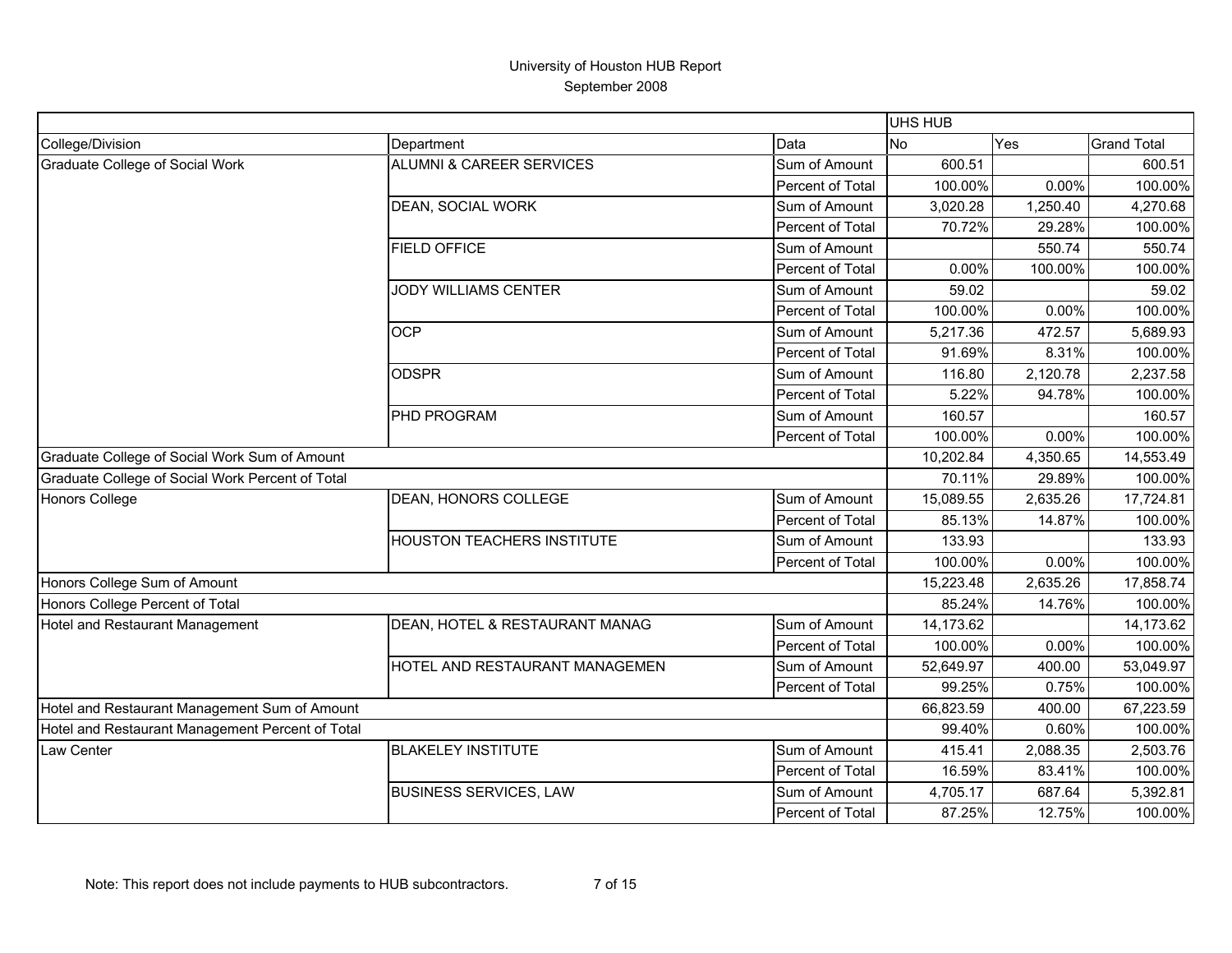|                             |                               |                  | UHS HUB   |           |                    |
|-----------------------------|-------------------------------|------------------|-----------|-----------|--------------------|
| College/Division            | Department                    | Data             | No        | Yes       | <b>Grand Total</b> |
| Law Center                  | CAREER SERVICES, LAW          | Sum of Amount    | 298.15    | 122.34    | 420.49             |
|                             |                               | Percent of Total | 70.91%    | 29.09%    | 100.00%            |
|                             | CONTINUING LEGAL EDUCATION    | Sum of Amount    | 0.00      |           | 0.00               |
|                             |                               | Percent of Total | #DIV/0!   | #DIV/0!   | #DIV/0!            |
|                             | DEAN, LAW                     | Sum of Amount    | 21,810.73 | 85.17     | 21,895.90          |
|                             |                               | Percent of Total | 99.61%    | 0.39%     | 100.00%            |
|                             | EXTERNAL AFFAIRS, LAW         | Sum of Amount    |           | 4,393.35  | 4,393.35           |
|                             |                               | Percent of Total | 0.00%     | 100.00%   | 100.00%            |
|                             | <b>FACILITIES, LAW</b>        | Sum of Amount    | 17,595.39 | 1,817.10  | 19,412.49          |
|                             |                               | Percent of Total | 90.64%    | 9.36%     | 100.00%            |
|                             | <b>FACULTY SUPPORT LAW</b>    | Sum of Amount    |           | 1,667.49  | 1,667.49           |
|                             |                               | Percent of Total | 0.00%     | 100.00%   | 100.00%            |
|                             | HEALTH LAW & POLICY INSTITUTE | Sum of Amount    |           | 3,099.24  | 3,099.24           |
|                             |                               | Percent of Total | 0.00%     | 100.00%   | 100.00%            |
|                             | <b>IHELG</b>                  | Sum of Amount    |           | 1,936.42  | 1,936.42           |
|                             |                               | Percent of Total | 0.00%     | 100.00%   | 100.00%            |
|                             | LAW INFORMATION TECHNOLOGY    | Sum of Amount    | 2,370.92  |           | 2,370.92           |
|                             |                               | Percent of Total | 100.00%   | 0.00%     | 100.00%            |
|                             | <b>LAW LIBRARY</b>            | Sum of Amount    | 15,249.94 | 10,371.74 | 25,621.68          |
|                             |                               | Percent of Total | 59.52%    | 40.48%    | 100.00%            |
|                             | LEGAL AID CLINIC, LAW         | Sum of Amount    | 111.42    | 167.68    | 279.10             |
|                             |                               | Percent of Total | 39.92%    | 60.08%    | 100.00%            |
|                             | LEGAL RESEARCH & WRITING, LAW | Sum of Amount    |           | 3,268.56  | 3,268.56           |
|                             |                               | Percent of Total | 0.00%     | 100.00%   | 100.00%            |
|                             | PUBLIC RELS & MARKETING, LAW  | Sum of Amount    | 2,403.00  |           | 2,403.00           |
|                             |                               | Percent of Total | 100.00%   | 0.00%     | 100.00%            |
|                             | STUDENT ORGANIZATION, LAW     | Sum of Amount    | 3,242.22  |           | 3,242.22           |
|                             |                               | Percent of Total | 100.00%   | 0.00%     | 100.00%            |
|                             | STUDENT SERVICES, LAW         | Sum of Amount    | 6,084.50  | 2,514.34  | 8,598.84           |
|                             |                               | Percent of Total | 70.76%    | 29.24%    | 100.00%            |
| Law Center Sum of Amount    |                               |                  | 74,286.85 | 32,219.42 | 106,506.27         |
| Law Center Percent of Total |                               |                  | 69.75%    | 30.25%    | 100.00%            |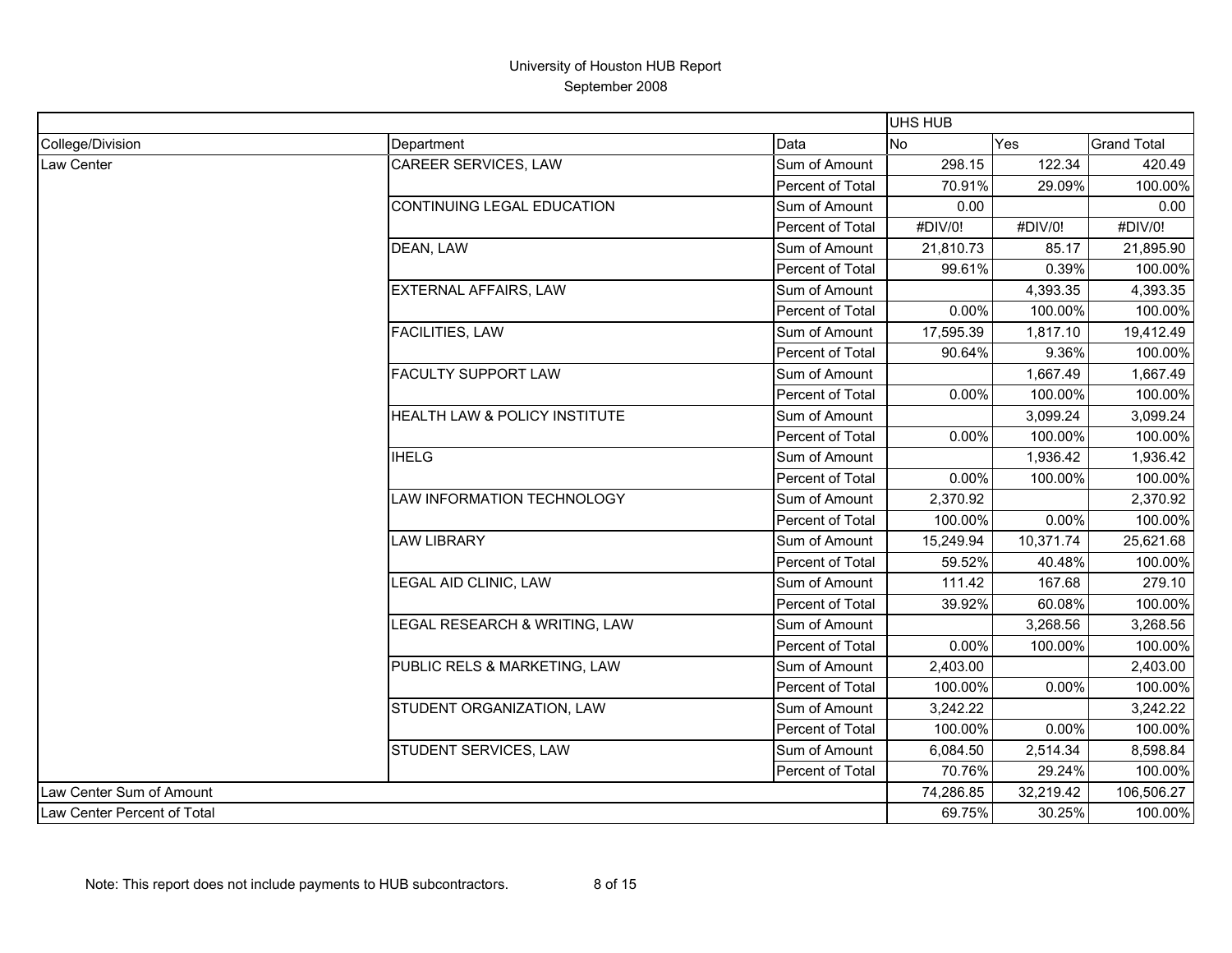|                                  |                                 |                  | <b>UHS HUB</b> |            |                    |
|----------------------------------|---------------------------------|------------------|----------------|------------|--------------------|
| College/Division                 | Department                      | Data             | No             | <b>Yes</b> | <b>Grand Total</b> |
| Liberal Arts and Social Sciences | <b>AEROSPACE STUDIES</b>        | Sum of Amount    | 59.01          | 60.30      | 119.31             |
|                                  |                                 | Percent of Total | 49.46%         | 50.54%     | 100.00%            |
|                                  | AFRICAN-AMERICAN STUDIES        | Sum of Amount    | 1,144.76       | 845.43     | 1,990.19           |
|                                  |                                 | Percent of Total | 57.52%         | 42.48%     | 100.00%            |
|                                  | <b>ANTHROPOLOGY</b>             | Sum of Amount    | 10,198.94      | 409.99     | 10,608.93          |
|                                  |                                 | Percent of Total | 96.14%         | 3.86%      | 100.00%            |
|                                  | <b>ART</b>                      | Sum of Amount    | 8,028.69       | 600.53     | 8,629.22           |
|                                  |                                 | Percent of Total | 93.04%         | 6.96%      | 100.00%            |
|                                  | <b>ARTE PUBLICO</b>             | Sum of Amount    | 55,968.58      | 1,432.57   | 57,401.15          |
|                                  |                                 | Percent of Total | 97.50%         | 2.50%      | 100.00%            |
|                                  | <b>BAND</b>                     | Sum of Amount    | 9,360.12       |            | 9,360.12           |
|                                  |                                 | Percent of Total | 100.00%        | 0.00%      | 100.00%            |
|                                  | <b>BLAFFER GALLERY</b>          | Sum of Amount    | 14,353.10      | 1,053.98   | 15,407.08          |
|                                  |                                 | Percent of Total | 93.16%         | 6.84%      | 100.00%            |
|                                  | CENTER FOR PUBLIC POLICY        | Sum of Amount    | 8,350.54       | 329.06     | 8,679.60           |
|                                  |                                 | Percent of Total | 96.21%         | 3.79%      | 100.00%            |
|                                  | <b>COMMUNICATION</b>            | Sum of Amount    | 15,991.95      | 6,200.42   | 22,192.37          |
|                                  |                                 | Percent of Total | 72.06%         | 27.94%     | 100.00%            |
|                                  | <b>COMMUNICATIONS DISORDERS</b> | Sum of Amount    | 12,469.02      |            | 12,469.02          |
|                                  |                                 | Percent of Total | 100.00%        | 0.00%      | 100.00%            |
|                                  | CWMCA CENTER FOR THE ARTS       | Sum of Amount    | 737.76         | 202.46     | 940.22             |
|                                  |                                 | Percent of Total | 78.47%         | 21.53%     | 100.00%            |
|                                  | DEAN, LIBERAL ARTS & SOC SCI    | Sum of Amount    | 9,472.36       | 1,720.65   | 11,193.01          |
|                                  |                                 | Percent of Total | 84.63%         | 15.37%     | 100.00%            |
|                                  | <b>ECONOMICS</b>                | Sum of Amount    | 761.60         | 2,721.79   | 3,483.39           |
|                                  |                                 | Percent of Total | 21.86%         | 78.14%     | 100.00%            |
|                                  | <b>ENGLISH</b>                  | Sum of Amount    | 21,341.92      | 7,380.10   | 28,722.02          |
|                                  |                                 | Percent of Total | 74.31%         | 25.69%     | 100.00%            |
|                                  | <b>HISPANIC STUDIES</b>         | Sum of Amount    | 55.17          |            | 55.17              |
|                                  |                                 | Percent of Total | 100.00%        | 0.00%      | 100.00%            |
|                                  | <b>HISTORY</b>                  | Sum of Amount    | 9,960.76       | 1,372.71   | 11,333.47          |
|                                  |                                 | Percent of Total | 87.89%         | 12.11%     | 100.00%            |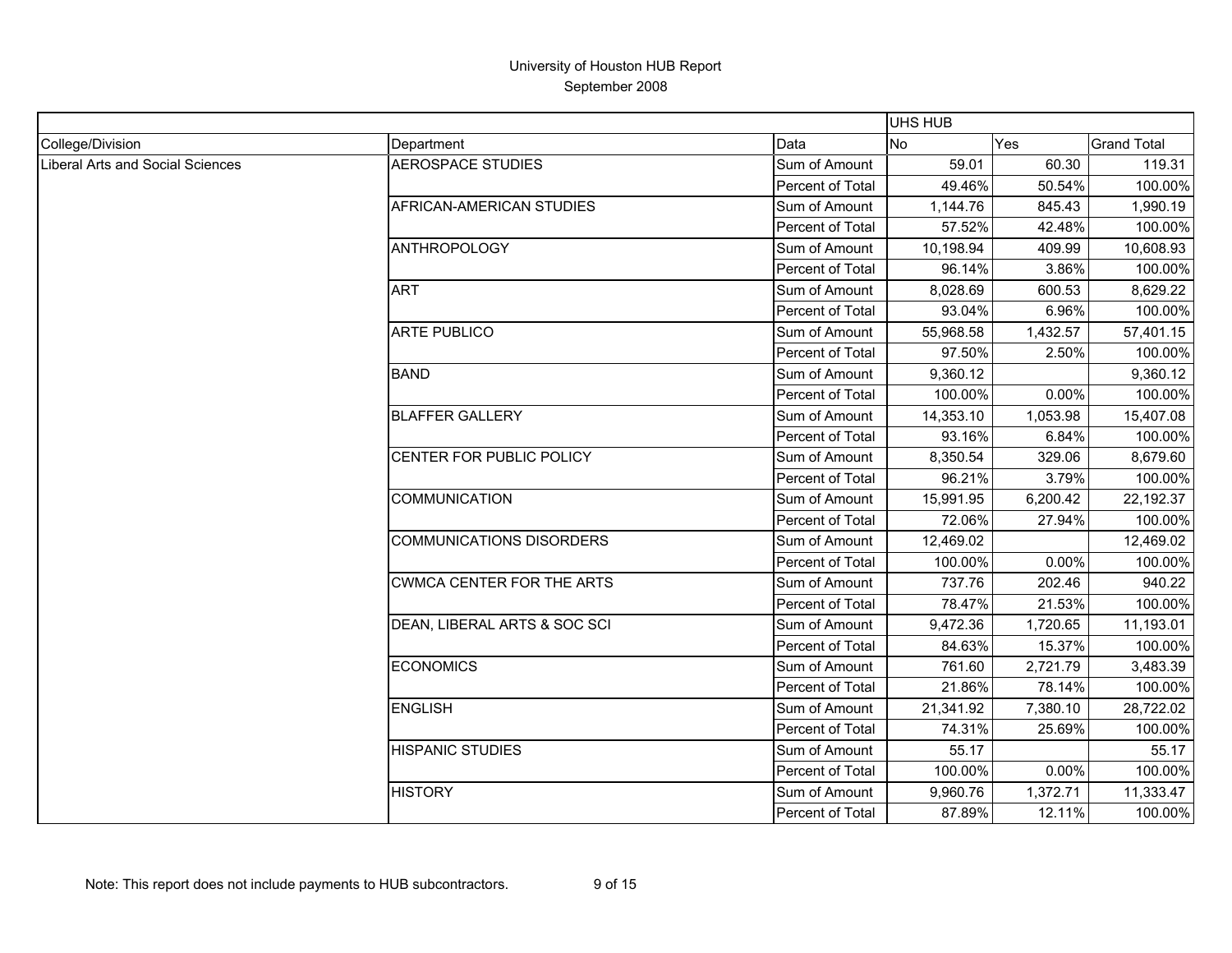|                                                   |                                   |                  | <b>UHS HUB</b> |           |                    |
|---------------------------------------------------|-----------------------------------|------------------|----------------|-----------|--------------------|
| College/Division                                  | Department                        | Data             | <b>No</b>      | Yes       | <b>Grand Total</b> |
| Liberal Arts and Social Sciences                  | <b>MEXICAN-AMERICAN STUDIES</b>   | Sum of Amount    | 3,229.12       |           | 3,229.12           |
|                                                   |                                   | Percent of Total | 100.00%        | 0.00%     | 100.00%            |
|                                                   | MILITARY SCIENCE                  | Sum of Amount    | 219.67         |           | 219.67             |
|                                                   |                                   | Percent of Total | 100.00%        | 0.00%     | 100.00%            |
|                                                   | MODERN AND CLASSICAL LANGUAGES    | Sum of Amount    | 2,244.40       | 1,498.70  | 3,743.10           |
|                                                   |                                   | Percent of Total | 59.96%         | 40.04%    | 100.00%            |
|                                                   | <b>MUSIC</b>                      | Sum of Amount    | 26,317.00      | 1,455.16  | 27,772.16          |
|                                                   |                                   | Percent of Total | 94.76%         | 5.24%     | 100.00%            |
|                                                   | PHILOSOPHY                        | Sum of Amount    |                | 2,318.41  | 2,318.41           |
|                                                   |                                   | Percent of Total | 0.00%          | 100.00%   | 100.00%            |
|                                                   | POLITICAL SCIENCE                 | Sum of Amount    | 9,908.88       | 3,227.66  | 13,136.54          |
|                                                   |                                   | Percent of Total | 75.43%         | 24.57%    | 100.00%            |
|                                                   | <b>PSYCHOLOGY</b>                 | Sum of Amount    | 38,425.32      | 4,370.63  | 42,795.95          |
|                                                   |                                   | Percent of Total | 89.79%         | 10.21%    | 100.00%            |
|                                                   | <b>SOCIOLOGY</b>                  | Sum of Amount    | 416.20         |           | 416.20             |
|                                                   |                                   | Percent of Total | 100.00%        | 0.00%     | 100.00%            |
|                                                   | <b>THEATRE</b>                    | Sum of Amount    | 16,310.73      |           | 16,310.73          |
|                                                   |                                   | Percent of Total | 100.00%        | 0.00%     | 100.00%            |
|                                                   | <b>WOMEN'S STUDIES PROGRAM</b>    | Sum of Amount    | 203.36         | (22.79)   | 180.57             |
|                                                   |                                   | Percent of Total | 112.62%        | $-12.62%$ | 100.00%            |
|                                                   | <b>WRITING CENTER</b>             | Sum of Amount    | 1,300.15       | 762.88    | 2,063.03           |
|                                                   |                                   | Percent of Total | 63.02%         | 36.98%    | 100.00%            |
| Liberal Arts and Social Sciences Sum of Amount    |                                   |                  | 276,829.11     | 37,940.64 | 314,769.75         |
| Liberal Arts and Social Sciences Percent of Total |                                   |                  | 87.95%         | 12.05%    | 100.00%            |
| Library                                           | UNIVERSITY LIBRARIES              | Sum of Amount    | 440,479.66     | 14,530.82 | 455,010.48         |
|                                                   |                                   | Percent of Total | 96.81%         | 3.19%     | 100.00%            |
| Library Sum of Amount                             |                                   |                  | 440,479.66     | 14,530.82 | 455,010.48         |
| Library Percent of Total                          |                                   |                  | 96.81%         | 3.19%     | 100.00%            |
| Natural Science and Mathematics                   | <b>BIOLOGY &amp; BIOCHEMISTRY</b> | Sum of Amount    | 71,082.92      | 2,859.68  | 73,942.60          |
|                                                   |                                   | Percent of Total | 96.13%         | 3.87%     | 100.00%            |
|                                                   | <b>CAGE INSTITUTE</b>             | Sum of Amount    | 14.12          |           | 14.12              |
|                                                   |                                   | Percent of Total | 100.00%        | 0.00%     | 100.00%            |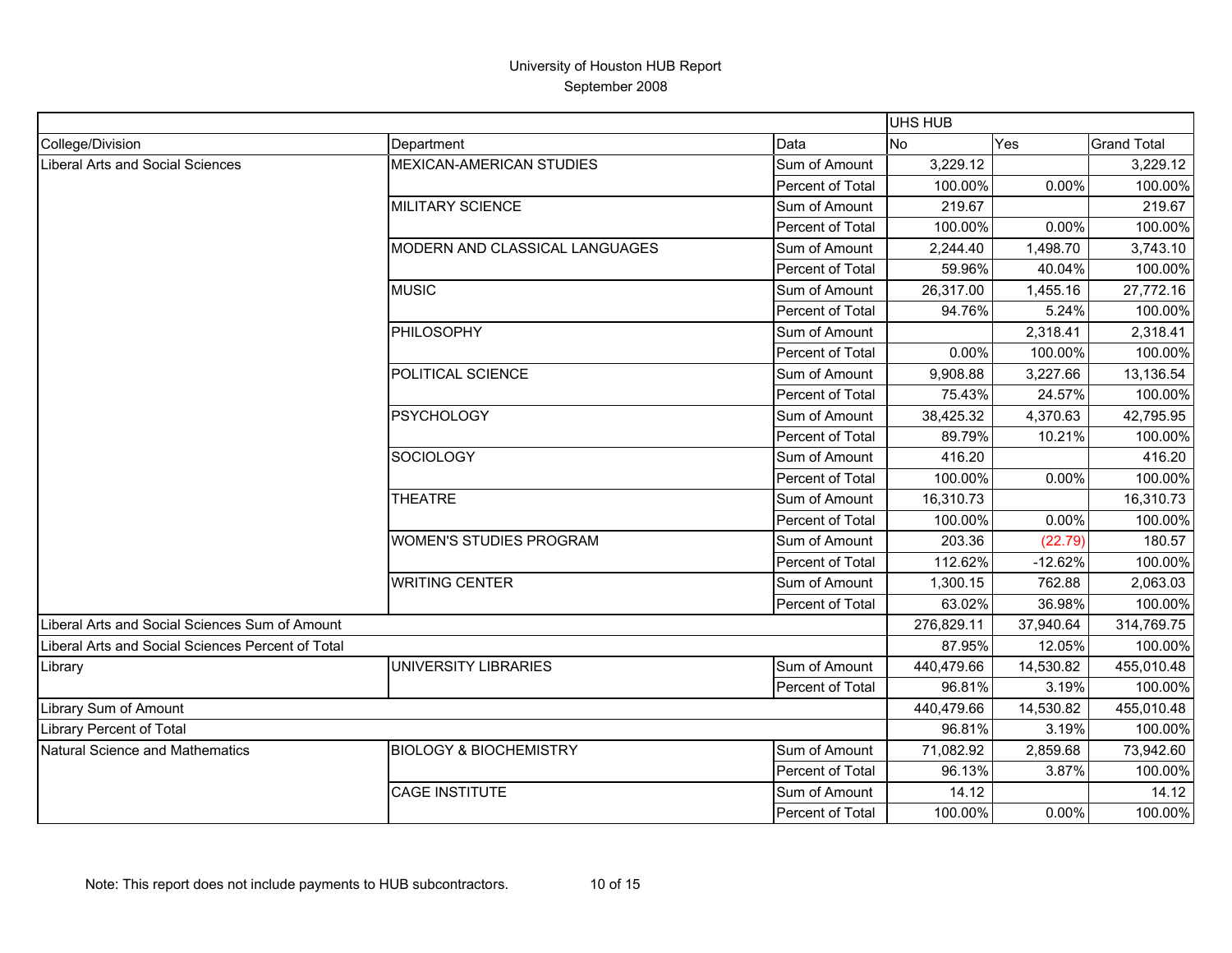| Data<br><b>No</b><br>Yes<br><b>Grand Total</b><br>Department<br>Sum of Amount<br>7,756.55<br><b>CHEMISTRY</b><br>1,786.73<br>18.72%<br>Percent of Total<br>81.28%<br><b>COMPUTER SCIENCE</b><br>Sum of Amount<br>10,424.97<br>17,981.02<br>Percent of Total<br>36.70%<br>63.30%<br>DEAN, NATURAL SCIENCE & MATHE<br>Sum of Amount<br>12,403.54<br>938.78<br>Percent of Total<br>92.96%<br>7.04%<br><b>GEOLOGY</b><br>Sum of Amount<br>65,940.77<br>6,973.91<br>90.44%<br>Percent of Total<br>9.56%<br><b>IMAQS</b><br>Sum of Amount<br>5,154.69<br>Percent of Total<br>100.00%<br>0.00%<br>INST FOR THEORETICAL & ENG SCI<br>Sum of Amount<br>26.38<br>100.00%<br>Percent of Total<br>0.00%<br><b>MATHEMATICS</b><br>1,075.56<br>28,145.86<br>Sum of Amount<br>96.32%<br>3.68%<br>Percent of Total<br><b>PHYSICS</b><br>Sum of Amount<br>12,888.94<br>345.08<br>97.39%<br>2.61%<br>Percent of Total<br>Natural Science and Mathematics Sum of Amount<br>213,838.74<br>31,960.76<br>Natural Science and Mathematics Percent of Total<br>87.00%<br>13.00%<br>DEAN, OPTOMETRY<br>Sum of Amount<br>26,108.03<br>5,071.59<br>83.73%<br>16.27%<br>Percent of Total<br>OPT VISION SCIENCES<br>Sum of Amount<br>39,145.65<br>3,189.47<br>92.47%<br>Percent of Total<br>7.53%<br>OPTOMETRY CLINIC<br>Sum of Amount<br>20,436.08<br>2,596.97<br>88.73%<br>11.27%<br>Percent of Total<br>85,689.76<br>10,858.03<br>88.75%<br>11.25%<br>Sum of Amount<br>CLINICAL PHARMACY & ADMINISTRA<br>13,050.34<br>489.55<br>Percent of Total<br>96.38%<br>3.62%<br>DEAN, PHARMACY<br>Sum of Amount<br>53,755.88<br>2,745.50<br>95.14%<br>4.86%<br>Percent of Total<br>PHARMACOLOGICAL & PHARMACEUTIC<br>Sum of Amount<br>244,323.25<br>1,668.44<br>99.32%<br>0.68%<br>Percent of Total |                                 |  | <b>UHS HUB</b> |            |
|------------------------------------------------------------------------------------------------------------------------------------------------------------------------------------------------------------------------------------------------------------------------------------------------------------------------------------------------------------------------------------------------------------------------------------------------------------------------------------------------------------------------------------------------------------------------------------------------------------------------------------------------------------------------------------------------------------------------------------------------------------------------------------------------------------------------------------------------------------------------------------------------------------------------------------------------------------------------------------------------------------------------------------------------------------------------------------------------------------------------------------------------------------------------------------------------------------------------------------------------------------------------------------------------------------------------------------------------------------------------------------------------------------------------------------------------------------------------------------------------------------------------------------------------------------------------------------------------------------------------------------------------------------------------------------------------------------------------------------------------------------------|---------------------------------|--|----------------|------------|
|                                                                                                                                                                                                                                                                                                                                                                                                                                                                                                                                                                                                                                                                                                                                                                                                                                                                                                                                                                                                                                                                                                                                                                                                                                                                                                                                                                                                                                                                                                                                                                                                                                                                                                                                                                  | College/Division                |  |                |            |
|                                                                                                                                                                                                                                                                                                                                                                                                                                                                                                                                                                                                                                                                                                                                                                                                                                                                                                                                                                                                                                                                                                                                                                                                                                                                                                                                                                                                                                                                                                                                                                                                                                                                                                                                                                  | Natural Science and Mathematics |  |                | 9,543.28   |
|                                                                                                                                                                                                                                                                                                                                                                                                                                                                                                                                                                                                                                                                                                                                                                                                                                                                                                                                                                                                                                                                                                                                                                                                                                                                                                                                                                                                                                                                                                                                                                                                                                                                                                                                                                  |                                 |  |                | 100.00%    |
|                                                                                                                                                                                                                                                                                                                                                                                                                                                                                                                                                                                                                                                                                                                                                                                                                                                                                                                                                                                                                                                                                                                                                                                                                                                                                                                                                                                                                                                                                                                                                                                                                                                                                                                                                                  |                                 |  |                | 28,405.99  |
|                                                                                                                                                                                                                                                                                                                                                                                                                                                                                                                                                                                                                                                                                                                                                                                                                                                                                                                                                                                                                                                                                                                                                                                                                                                                                                                                                                                                                                                                                                                                                                                                                                                                                                                                                                  |                                 |  |                | 100.00%    |
|                                                                                                                                                                                                                                                                                                                                                                                                                                                                                                                                                                                                                                                                                                                                                                                                                                                                                                                                                                                                                                                                                                                                                                                                                                                                                                                                                                                                                                                                                                                                                                                                                                                                                                                                                                  |                                 |  |                | 13,342.32  |
|                                                                                                                                                                                                                                                                                                                                                                                                                                                                                                                                                                                                                                                                                                                                                                                                                                                                                                                                                                                                                                                                                                                                                                                                                                                                                                                                                                                                                                                                                                                                                                                                                                                                                                                                                                  |                                 |  |                | 100.00%    |
|                                                                                                                                                                                                                                                                                                                                                                                                                                                                                                                                                                                                                                                                                                                                                                                                                                                                                                                                                                                                                                                                                                                                                                                                                                                                                                                                                                                                                                                                                                                                                                                                                                                                                                                                                                  |                                 |  |                | 72,914.68  |
|                                                                                                                                                                                                                                                                                                                                                                                                                                                                                                                                                                                                                                                                                                                                                                                                                                                                                                                                                                                                                                                                                                                                                                                                                                                                                                                                                                                                                                                                                                                                                                                                                                                                                                                                                                  |                                 |  |                | 100.00%    |
|                                                                                                                                                                                                                                                                                                                                                                                                                                                                                                                                                                                                                                                                                                                                                                                                                                                                                                                                                                                                                                                                                                                                                                                                                                                                                                                                                                                                                                                                                                                                                                                                                                                                                                                                                                  |                                 |  |                | 5,154.69   |
|                                                                                                                                                                                                                                                                                                                                                                                                                                                                                                                                                                                                                                                                                                                                                                                                                                                                                                                                                                                                                                                                                                                                                                                                                                                                                                                                                                                                                                                                                                                                                                                                                                                                                                                                                                  |                                 |  |                | 100.00%    |
|                                                                                                                                                                                                                                                                                                                                                                                                                                                                                                                                                                                                                                                                                                                                                                                                                                                                                                                                                                                                                                                                                                                                                                                                                                                                                                                                                                                                                                                                                                                                                                                                                                                                                                                                                                  |                                 |  |                | 26.38      |
|                                                                                                                                                                                                                                                                                                                                                                                                                                                                                                                                                                                                                                                                                                                                                                                                                                                                                                                                                                                                                                                                                                                                                                                                                                                                                                                                                                                                                                                                                                                                                                                                                                                                                                                                                                  |                                 |  |                | 100.00%    |
|                                                                                                                                                                                                                                                                                                                                                                                                                                                                                                                                                                                                                                                                                                                                                                                                                                                                                                                                                                                                                                                                                                                                                                                                                                                                                                                                                                                                                                                                                                                                                                                                                                                                                                                                                                  |                                 |  |                | 29,221.42  |
|                                                                                                                                                                                                                                                                                                                                                                                                                                                                                                                                                                                                                                                                                                                                                                                                                                                                                                                                                                                                                                                                                                                                                                                                                                                                                                                                                                                                                                                                                                                                                                                                                                                                                                                                                                  |                                 |  |                | 100.00%    |
|                                                                                                                                                                                                                                                                                                                                                                                                                                                                                                                                                                                                                                                                                                                                                                                                                                                                                                                                                                                                                                                                                                                                                                                                                                                                                                                                                                                                                                                                                                                                                                                                                                                                                                                                                                  |                                 |  |                | 13,234.02  |
|                                                                                                                                                                                                                                                                                                                                                                                                                                                                                                                                                                                                                                                                                                                                                                                                                                                                                                                                                                                                                                                                                                                                                                                                                                                                                                                                                                                                                                                                                                                                                                                                                                                                                                                                                                  |                                 |  |                | 100.00%    |
|                                                                                                                                                                                                                                                                                                                                                                                                                                                                                                                                                                                                                                                                                                                                                                                                                                                                                                                                                                                                                                                                                                                                                                                                                                                                                                                                                                                                                                                                                                                                                                                                                                                                                                                                                                  |                                 |  |                | 245,799.50 |
|                                                                                                                                                                                                                                                                                                                                                                                                                                                                                                                                                                                                                                                                                                                                                                                                                                                                                                                                                                                                                                                                                                                                                                                                                                                                                                                                                                                                                                                                                                                                                                                                                                                                                                                                                                  |                                 |  |                | 100.00%    |
|                                                                                                                                                                                                                                                                                                                                                                                                                                                                                                                                                                                                                                                                                                                                                                                                                                                                                                                                                                                                                                                                                                                                                                                                                                                                                                                                                                                                                                                                                                                                                                                                                                                                                                                                                                  | Optometry                       |  |                | 31,179.62  |
|                                                                                                                                                                                                                                                                                                                                                                                                                                                                                                                                                                                                                                                                                                                                                                                                                                                                                                                                                                                                                                                                                                                                                                                                                                                                                                                                                                                                                                                                                                                                                                                                                                                                                                                                                                  |                                 |  |                | 100.00%    |
|                                                                                                                                                                                                                                                                                                                                                                                                                                                                                                                                                                                                                                                                                                                                                                                                                                                                                                                                                                                                                                                                                                                                                                                                                                                                                                                                                                                                                                                                                                                                                                                                                                                                                                                                                                  |                                 |  |                | 42,335.12  |
|                                                                                                                                                                                                                                                                                                                                                                                                                                                                                                                                                                                                                                                                                                                                                                                                                                                                                                                                                                                                                                                                                                                                                                                                                                                                                                                                                                                                                                                                                                                                                                                                                                                                                                                                                                  |                                 |  |                | 100.00%    |
|                                                                                                                                                                                                                                                                                                                                                                                                                                                                                                                                                                                                                                                                                                                                                                                                                                                                                                                                                                                                                                                                                                                                                                                                                                                                                                                                                                                                                                                                                                                                                                                                                                                                                                                                                                  |                                 |  |                | 23,033.05  |
|                                                                                                                                                                                                                                                                                                                                                                                                                                                                                                                                                                                                                                                                                                                                                                                                                                                                                                                                                                                                                                                                                                                                                                                                                                                                                                                                                                                                                                                                                                                                                                                                                                                                                                                                                                  |                                 |  |                | 100.00%    |
|                                                                                                                                                                                                                                                                                                                                                                                                                                                                                                                                                                                                                                                                                                                                                                                                                                                                                                                                                                                                                                                                                                                                                                                                                                                                                                                                                                                                                                                                                                                                                                                                                                                                                                                                                                  | Optometry Sum of Amount         |  |                | 96,547.79  |
|                                                                                                                                                                                                                                                                                                                                                                                                                                                                                                                                                                                                                                                                                                                                                                                                                                                                                                                                                                                                                                                                                                                                                                                                                                                                                                                                                                                                                                                                                                                                                                                                                                                                                                                                                                  | Optometry Percent of Total      |  |                | 100.00%    |
|                                                                                                                                                                                                                                                                                                                                                                                                                                                                                                                                                                                                                                                                                                                                                                                                                                                                                                                                                                                                                                                                                                                                                                                                                                                                                                                                                                                                                                                                                                                                                                                                                                                                                                                                                                  | Pharmacy                        |  |                | 13,539.89  |
|                                                                                                                                                                                                                                                                                                                                                                                                                                                                                                                                                                                                                                                                                                                                                                                                                                                                                                                                                                                                                                                                                                                                                                                                                                                                                                                                                                                                                                                                                                                                                                                                                                                                                                                                                                  |                                 |  |                | 100.00%    |
|                                                                                                                                                                                                                                                                                                                                                                                                                                                                                                                                                                                                                                                                                                                                                                                                                                                                                                                                                                                                                                                                                                                                                                                                                                                                                                                                                                                                                                                                                                                                                                                                                                                                                                                                                                  |                                 |  |                | 56,501.38  |
|                                                                                                                                                                                                                                                                                                                                                                                                                                                                                                                                                                                                                                                                                                                                                                                                                                                                                                                                                                                                                                                                                                                                                                                                                                                                                                                                                                                                                                                                                                                                                                                                                                                                                                                                                                  |                                 |  |                | 100.00%    |
|                                                                                                                                                                                                                                                                                                                                                                                                                                                                                                                                                                                                                                                                                                                                                                                                                                                                                                                                                                                                                                                                                                                                                                                                                                                                                                                                                                                                                                                                                                                                                                                                                                                                                                                                                                  |                                 |  |                | 245,991.69 |
|                                                                                                                                                                                                                                                                                                                                                                                                                                                                                                                                                                                                                                                                                                                                                                                                                                                                                                                                                                                                                                                                                                                                                                                                                                                                                                                                                                                                                                                                                                                                                                                                                                                                                                                                                                  |                                 |  |                | 100.00%    |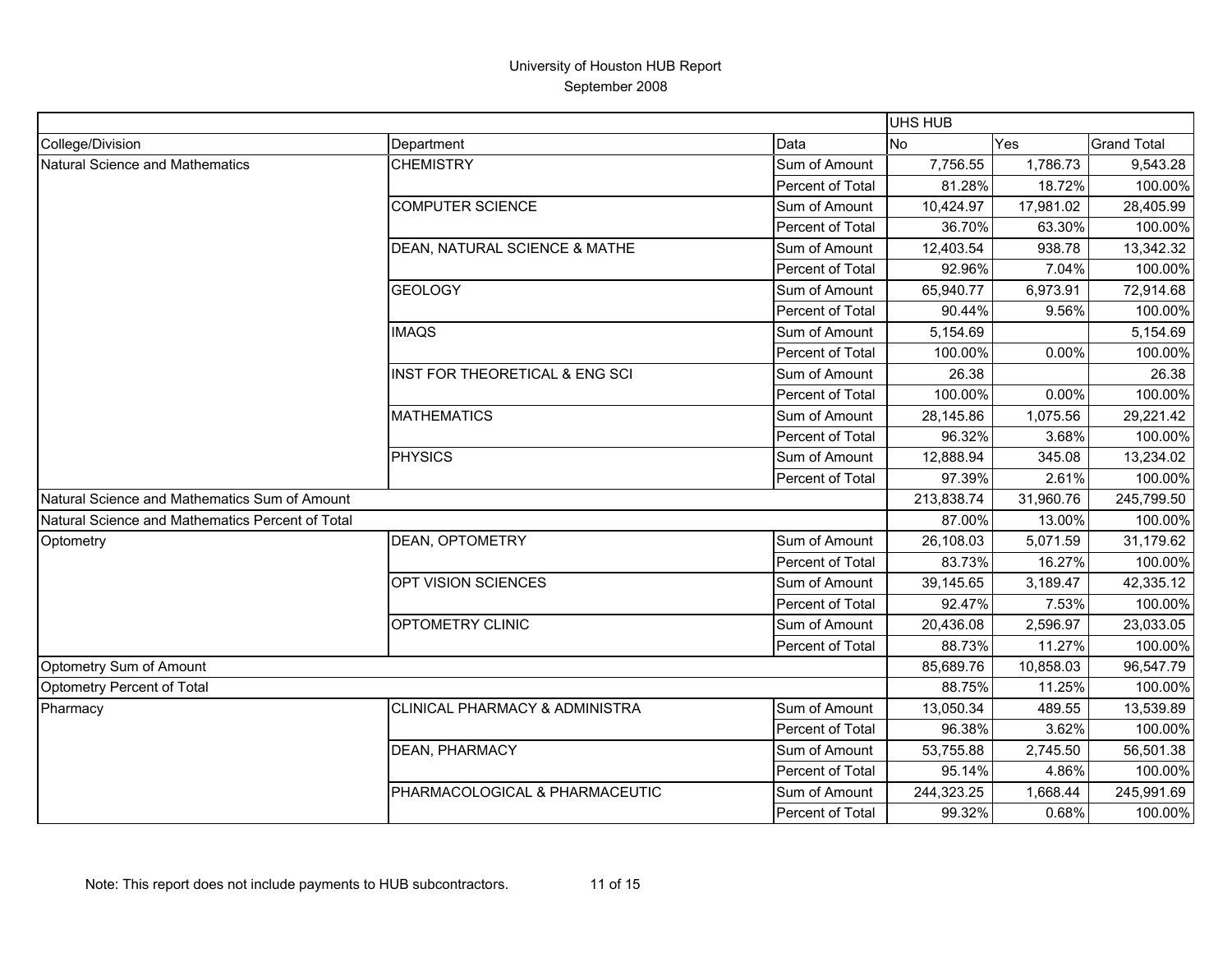|                           |                                          |                  | UHS HUB    |          |                    |
|---------------------------|------------------------------------------|------------------|------------|----------|--------------------|
| College/Division          | Department                               | Data             | <b>No</b>  | Yes      | <b>Grand Total</b> |
| Pharmacy Sum of Amount    |                                          |                  | 311,129.47 | 4,903.49 | 316,032.96         |
| Pharmacy Percent of Total |                                          |                  | 98.45%     | 1.55%    | 100.00%            |
| Research                  | ANIMAL CARE OPERATIONS                   | Sum of Amount    | 13,709.88  | 5,598.12 | 19,308.00          |
|                           |                                          | Percent of Total | 71.01%     | 28.99%   | 100.00%            |
|                           | CENTER FOR ADVANCED MATERIALS            | Sum of Amount    | 9,040.29   | 774.07   | 9,814.36           |
|                           |                                          | Percent of Total | 92.11%     | 7.89%    | 100.00%            |
|                           | <b>CMC</b>                               | Sum of Amount    | 13.85      |          | 13.85              |
|                           |                                          | Percent of Total | 100.00%    | 0.00%    | 100.00%            |
|                           | <b>GRANTS AND CONTRACTS</b>              | Sum of Amount    | 289.49     |          | 289.49             |
|                           |                                          | Percent of Total | 100.00%    | 0.00%    | 100.00%            |
|                           | HOUSTON COASTAL CENTER                   | Sum of Amount    | 234.59     |          | 234.59             |
|                           |                                          | Percent of Total | 100.00%    | 0.00%    | 100.00%            |
|                           | INSTITUTE FOR MOLECULAR DESIGN           | Sum of Amount    | 1,051.10   |          | 1,051.10           |
|                           |                                          | Percent of Total | 100.00%    | 0.00%    | 100.00%            |
|                           | <b>OFFICE OF TECHNOLOGY MANAGEMEN</b>    | Sum of Amount    | 1,344.77   |          | 1,344.77           |
|                           |                                          | Percent of Total | 100.00%    | 0.00%    | 100.00%            |
|                           | <b>RESEARCH DIVISION OFFICE</b>          | Sum of Amount    | 7,060.42   | 4,786.08 | 11,846.50          |
|                           |                                          | Percent of Total | 59.60%     | 40.40%   | 100.00%            |
|                           | RESEARCH FINANCIAL SERVICES              | Sum of Amount    | 181.51     | 310.10   | 491.61             |
|                           |                                          | Percent of Total | 36.92%     | 63.08%   | 100.00%            |
|                           | RESEARCH POLICIES/COMP/COMMITT           | Sum of Amount    | 98.87      | 430.72   | 529.59             |
|                           |                                          | Percent of Total | 18.67%     | 81.33%   | 100.00%            |
|                           | <b>RESEARCH SERVICES</b>                 | Sum of Amount    | 267.70     | 367.70   | 635.40             |
|                           |                                          | Percent of Total | 42.13%     | 57.87%   | 100.00%            |
|                           | SPACE VACUUM EPITAXY CENTER              | Sum of Amount    | 54.01      |          | 54.01              |
|                           |                                          | Percent of Total | 100.00%    | 0.00%    | 100.00%            |
|                           | <b>SUPER CONDUCT &amp; ADV MATERIALS</b> | Sum of Amount    | 1,536.48   |          | 1,536.48           |
|                           |                                          | Percent of Total | 100.00%    | 0.00%    | 100.00%            |
|                           | <b>TCSUH</b>                             | Sum of Amount    | 39,895.34  | 4,553.44 | 44,448.78          |
|                           |                                          | Percent of Total | 89.76%     | 10.24%   | 100.00%            |
|                           | <b>TIMES</b>                             | Sum of Amount    | 12,421.61  | 1,575.42 | 13,997.03          |
|                           |                                          | Percent of Total | 88.74%     | 11.26%   | 100.00%            |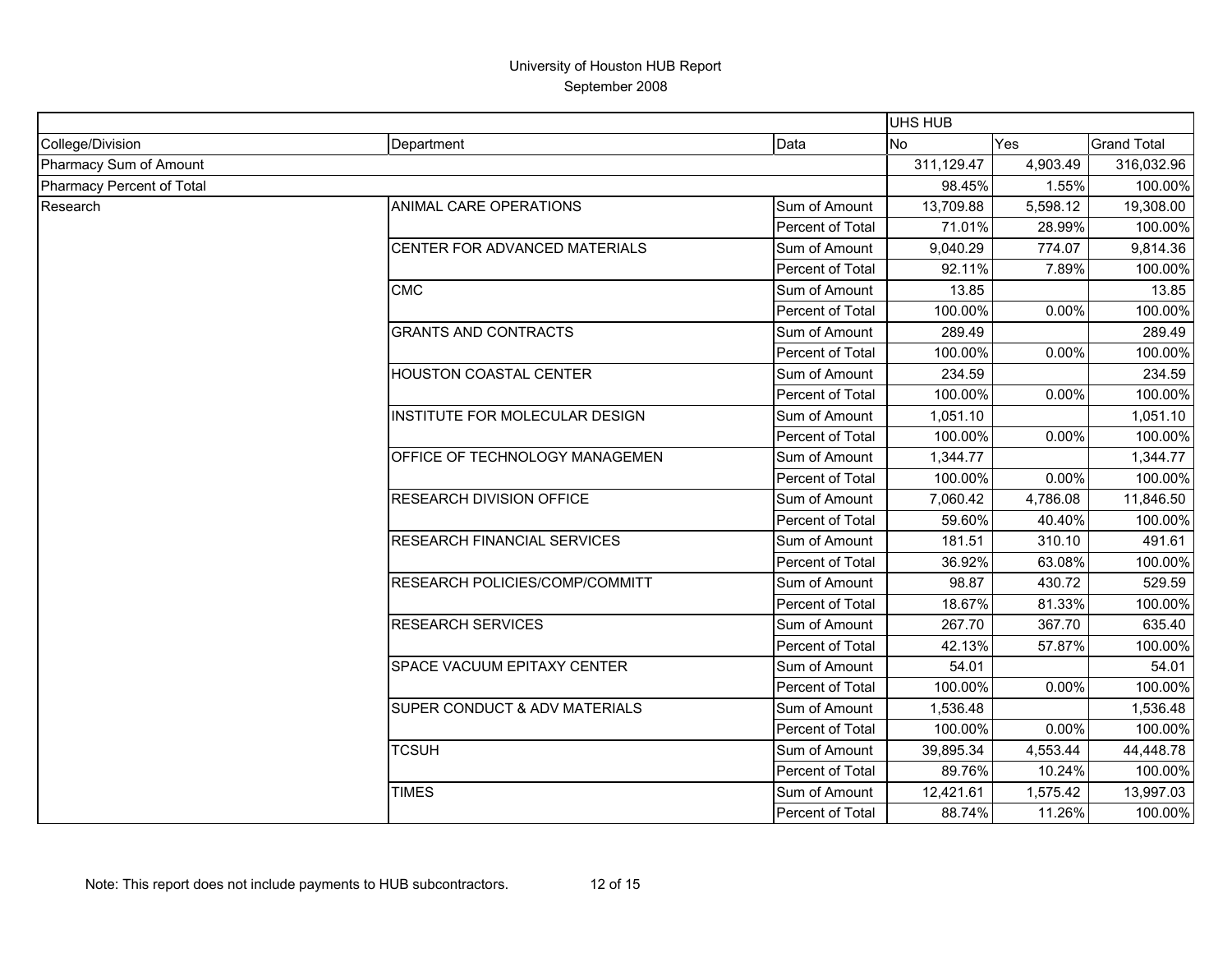|                                  |                                       | <b>UHS HUB</b>   |            |           |                    |
|----------------------------------|---------------------------------------|------------------|------------|-----------|--------------------|
| College/Division                 | Department                            | Data             | <b>No</b>  | Yes       | <b>Grand Total</b> |
| Research                         | TX LEARNING/COMPUTATIONAL CTR         | Sum of Amount    | 36,811.38  | 16,211.92 | 53,023.30          |
|                                  |                                       | Percent of Total | 69.42%     | 30.58%    | 100.00%            |
| <b>Research Sum of Amount</b>    |                                       |                  | 124,011.29 | 34,607.57 | 158,618.86         |
| <b>Research Percent of Total</b> |                                       |                  | 78.18%     | 21.82%    | 100.00%            |
| <b>Student Affairs</b>           | <b>CAMPUS ACTIVITIES</b>              | Sum of Amount    | 13,090.20  | 3,757.45  | 16,847.65          |
|                                  |                                       | Percent of Total | 77.70%     | 22.30%    | 100.00%            |
|                                  | <b>CAMPUS RECREATION</b>              | Sum of Amount    | 30,778.07  | 4,889.05  | 35,667.12          |
|                                  |                                       | Percent of Total | 86.29%     | 13.71%    | 100.00%            |
|                                  | CENTER FOR STUDENTS W/DISABILI        | Sum of Amount    | 32,049.49  | 10,530.10 | 42,579.59          |
|                                  |                                       | Percent of Total | 75.27%     | 24.73%    | 100.00%            |
|                                  | CHILD CARE CENTER                     | Sum of Amount    | 19,991.35  | 3,934.75  | 23,926.10          |
|                                  |                                       | Percent of Total | 83.55%     | 16.45%    | 100.00%            |
|                                  | <b>COUNSELING AND PSYCH SVCS</b>      | Sum of Amount    | 4,590.77   | 3,207.74  | 7,798.51           |
|                                  |                                       | Percent of Total | 58.87%     | 41.13%    | 100.00%            |
|                                  | <b>DEAN OF STUDENTS</b>               | Sum of Amount    | 1,366.09   |           | 1,366.09           |
|                                  |                                       | Percent of Total | 100.00%    | 0.00%     | 100.00%            |
|                                  | INT'L STUDENT & SCHOLAR SERVIC        | Sum of Amount    | 2,228.41   |           | 2,228.41           |
|                                  |                                       | Percent of Total | 100.00%    | 0.00%     | 100.00%            |
|                                  | LEARNING AND ASSESSMENT SVCS          | Sum of Amount    | 1,363.54   |           | 1,363.54           |
|                                  |                                       | Percent of Total | 100.00%    | $0.00\%$  | 100.00%            |
|                                  | LEARNING SUPPORT SERVICES             | Sum of Amount    | 943.59     | 154.44    | 1,098.03           |
|                                  |                                       | Percent of Total | 85.93%     | 14.07%    | 100.00%            |
|                                  | <b>RESIDENTIAL LIFE &amp; HOUSING</b> | Sum of Amount    | 143,556.75 | 22,522.50 | 166,079.25         |
|                                  |                                       | Percent of Total | 86.44%     | 13.56%    | 100.00%            |
|                                  | <b>STUDENT AFFAIRS</b>                | Sum of Amount    | 739.67     | 1,193.55  | 1,933.22           |
|                                  |                                       | Percent of Total | 38.26%     | 61.74%    | 100.00%            |
|                                  | STUDENT HEALTH CENTER                 | Sum of Amount    | 14,295.31  | 6,182.00  | 20,477.31          |
|                                  |                                       | Percent of Total | 69.81%     | 30.19%    | 100.00%            |
|                                  | STUDENT PUBLICATIONS                  | Sum of Amount    | 2,195.80   | 1,331.53  | 3,527.33           |
|                                  |                                       | Percent of Total | 62.25%     | 37.75%    | 100.00%            |
|                                  | UNIVERSITY CAREER SERVICES            | Sum of Amount    | 2,402.33   |           | 2,402.33           |
|                                  |                                       | Percent of Total | 100.00%    | 0.00%     | 100.00%            |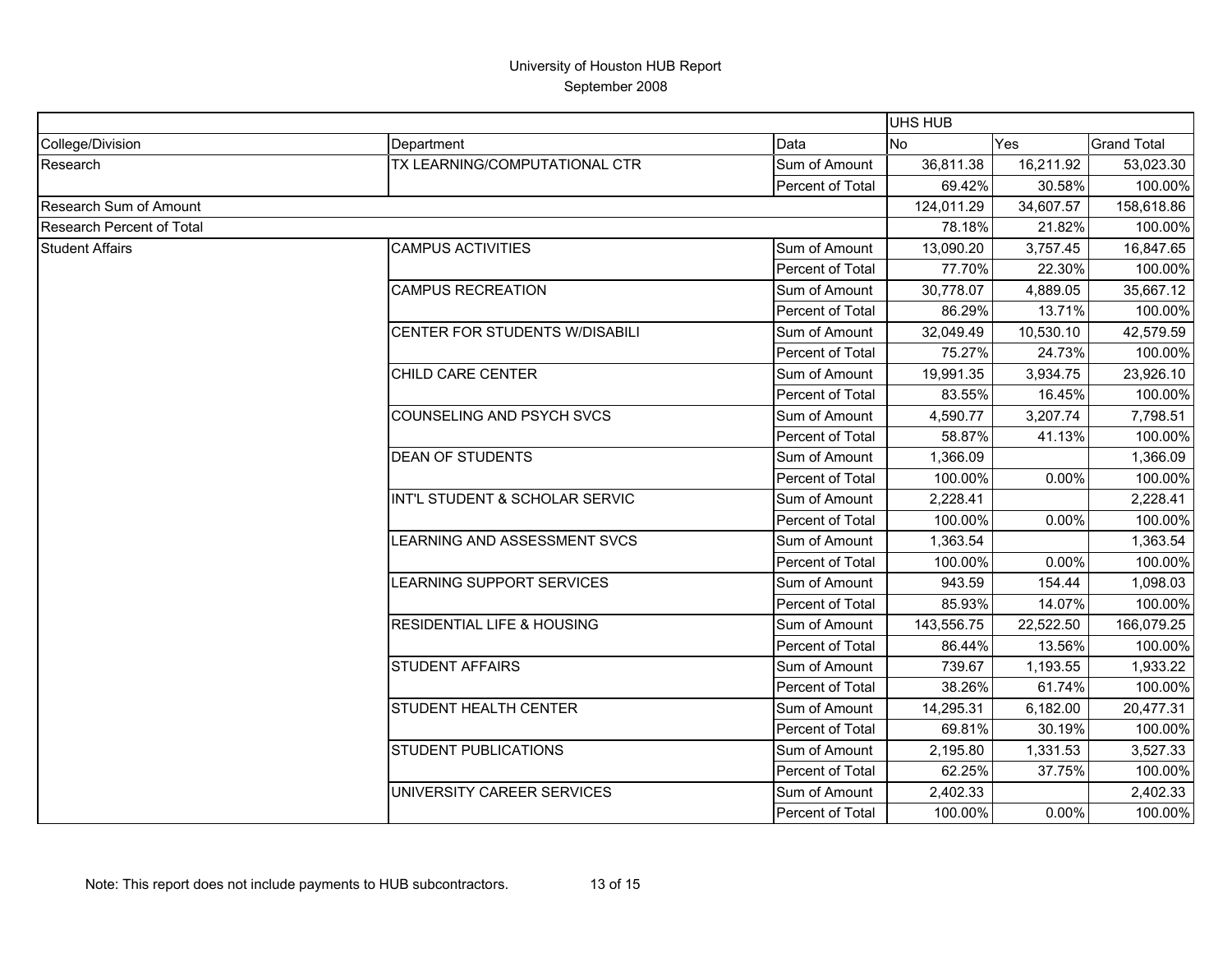|                                         |                                         |                  | <b>UHS HUB</b> |           |                    |
|-----------------------------------------|-----------------------------------------|------------------|----------------|-----------|--------------------|
| College/Division                        | Department                              | Data             | No             | Yes       | <b>Grand Total</b> |
| <b>Student Affairs</b>                  | <b>UNIVERSITY CENTER</b>                | Sum of Amount    | 81,721.65      | 3,006.41  | 84,728.06          |
|                                         |                                         | Percent of Total | 96.45%         | 3.55%     | 100.00%            |
|                                         | UNIVERSITY TESTING SERVICES             | Sum of Amount    | 7,825.28       | 438.56    | 8,263.84           |
|                                         |                                         | Percent of Total | 94.69%         | 5.31%     | 100.00%            |
|                                         | <b>URBAN EXPERIENCE VPSA</b>            | Sum of Amount    | 68.14          | 101.21    | 169.35             |
|                                         |                                         | Percent of Total | 40.24%         | 59.76%    | 100.00%            |
|                                         | <b>VETERAN SERVICES</b>                 | Sum of Amount    | 780.06         | 233.77    | 1,013.83           |
|                                         |                                         | Percent of Total | 76.94%         | 23.06%    | 100.00%            |
| Student Affairs Sum of Amount           |                                         |                  | 359,986.50     | 61,483.06 | 421,469.56         |
| <b>Student Affairs Percent of Total</b> |                                         |                  | 85.41%         | 14.59%    | 100.00%            |
| Technology                              | CENTER FOR APPLIED TECHNOLOGY           | Sum of Amount    | 215.66         |           | 215.66             |
|                                         |                                         | Percent of Total | 100.00%        | 0.00%     | 100.00%            |
|                                         | CENTER FOR FUTURE OF HEALTH             | Sum of Amount    | 125.21         |           | 125.21             |
|                                         |                                         | Percent of Total | 100.00%        | 0.00%     | 100.00%            |
|                                         | CENTER FOR LIFE SCIENCES TECH           | Sum of Amount    | 1,890.70       |           | 1,890.70           |
|                                         |                                         | Percent of Total | 100.00%        | 0.00%     | 100.00%            |
|                                         | CENTER FOR TECHNOLOGY LITERACY          | Sum of Amount    | 1,862.73       |           | 1,862.73           |
|                                         |                                         | Percent of Total | 100.00%        | 0.00%     | 100.00%            |
|                                         | DEAN, TECHNOLOGY                        | Sum of Amount    | 32,158.14      | 11,115.01 | 43,273.15          |
|                                         |                                         | Percent of Total | 74.31%         | 25.69%    | 100.00%            |
|                                         | <b>ENGINEERING TECHNOLOGY</b>           | Sum of Amount    | 483.65         | 555.12    | 1,038.77           |
|                                         |                                         | Percent of Total | 46.56%         | 53.44%    | 100.00%            |
|                                         | HUMAN DEVELOP AND CONSUMER SCI          | Sum of Amount    | 1,015.11       | 4,150.16  | 5,165.27           |
|                                         |                                         | Percent of Total | 19.65%         | 80.35%    | 100.00%            |
|                                         | <b>INFORMATION &amp; LOGISTICS TECH</b> | Sum of Amount    | 11,667.89      | 4,986.59  | 16,654.48          |
|                                         |                                         | Percent of Total | 70.06%         | 29.94%    | 100.00%            |
|                                         | <b>TMAC</b>                             | Sum of Amount    | 3,342.31       | 1,660.22  | 5,002.53           |
|                                         |                                         | Percent of Total | 66.81%         | 33.19%    | 100.00%            |
| Technology Sum of Amount                |                                         |                  | 52,761.40      | 22,467.10 | 75,228.50          |
| <b>Technology Percent of Total</b>      |                                         |                  | 70.13%         | 29.87%    | 100.00%            |
| <b>University Advancement</b>           | ADVANCEMENT INFORMATION SVCS            | Sum of Amount    | 13,580.41      |           | 13,580.41          |
|                                         |                                         | Percent of Total | 100.00%        | 0.00%     | 100.00%            |